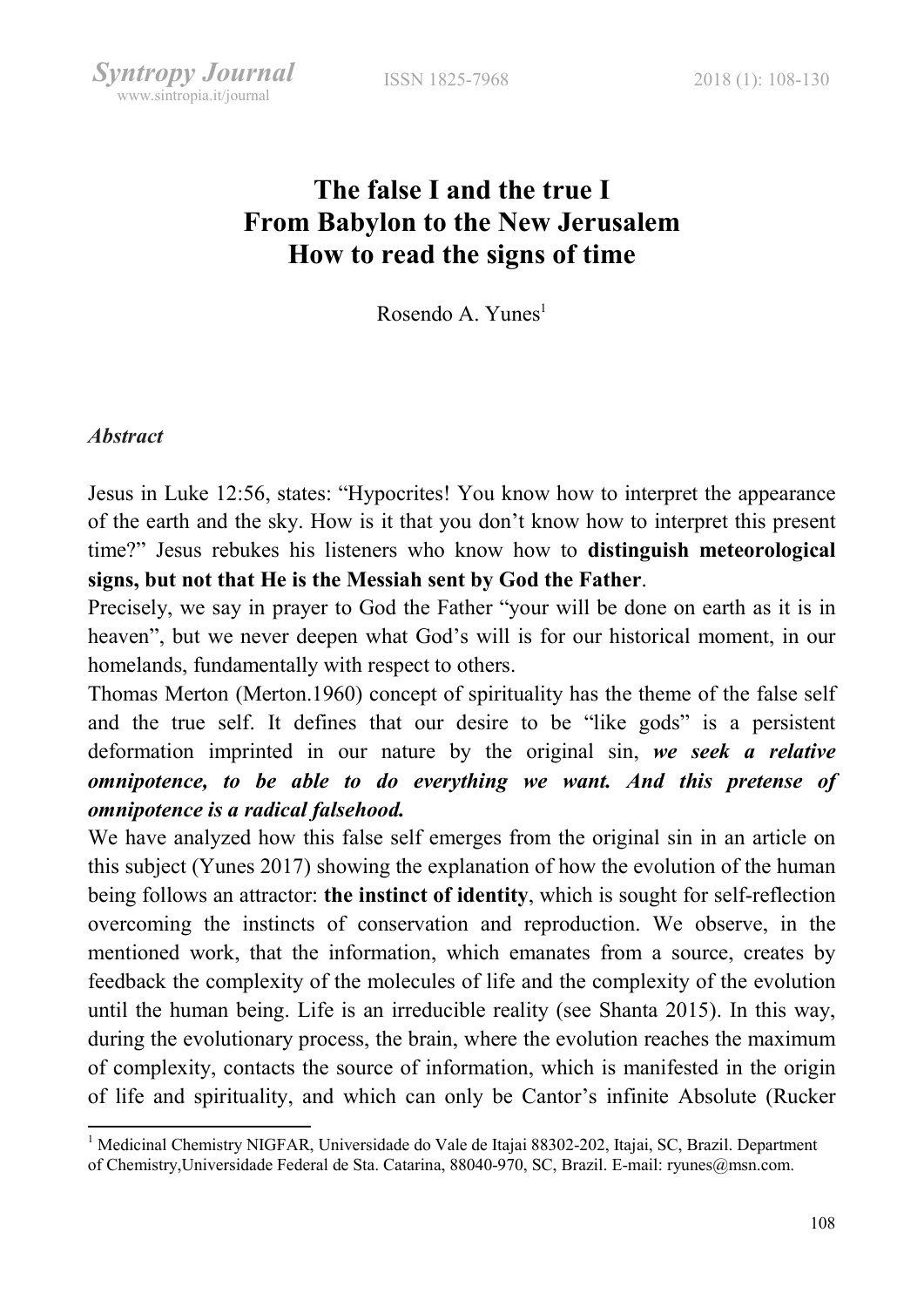1982) that by the Principle of Reflection induces the participation in some of its properties: first life and then the human being its "image and likeness", giving the human mind the ability to decode the information of its evolution and its deepest and truest I, its identity and autonomy.

This anthropological vision tells us that we have two egos that are unconscious: an ego that is the product of our phylogenetic inheritance, which I call "reptilian", which developed during 280 million years of evolution, which corresponds to Merton's false ego, and the spiritual ego that only has 50 to 60 thousand years of evolution. This vision has experimental bases given by Viktor Frankl, founder of the third School of Vienna (Frankl 1981) and Biblical bases in The Letter of St. Paul to the Romans (Rom 7: 21-24).

It is evident that in some aspect there is an antagonism between the reptilian and the spiritual ego. The reptilian ego is self-centered, individualistic, selfish, aggressive, dominating, while the spiritual ego is friendly, communicative, supportive, lover of art, science and of great compassion and love especially with the humble and lacking. In order to be as objective as possible, from a scientific point of view, considering that man is the image and likeness of an infinite Absolute (God) as was explained in previous works (Yunes 2013 and Yunes 2017) it is clear, that when human beings try to be more image and likeness the relation with God will be more intense, while when it moves away from its source it loses its real identity. Precisely, for the philosopher Martin Buber (Friedman 2002) the human being and the peoples are not defined by their genetics, but by their relationships. Thus, it is something given. My identity as a father is given for my children. My identity as a person is given by God or by the idols.

Following this path of reasoning, we observe that man moved away from God with the original sin (see Yunes 2017), evil enters the process of human development with its consequences: violence, wars, deaths, oppression, slavery etc. We analyze in this way Mesopotamia where the genesis was written with its date of the original sin, the economic-social situation of those times and a summary of the fall of the human being. Then, we enter the analysis of the apocalypse. Babylon and new Jerusalem, the vision of the last times, the plan of salvation of God, from an evolutionary point of view and what the signs of these times indicate.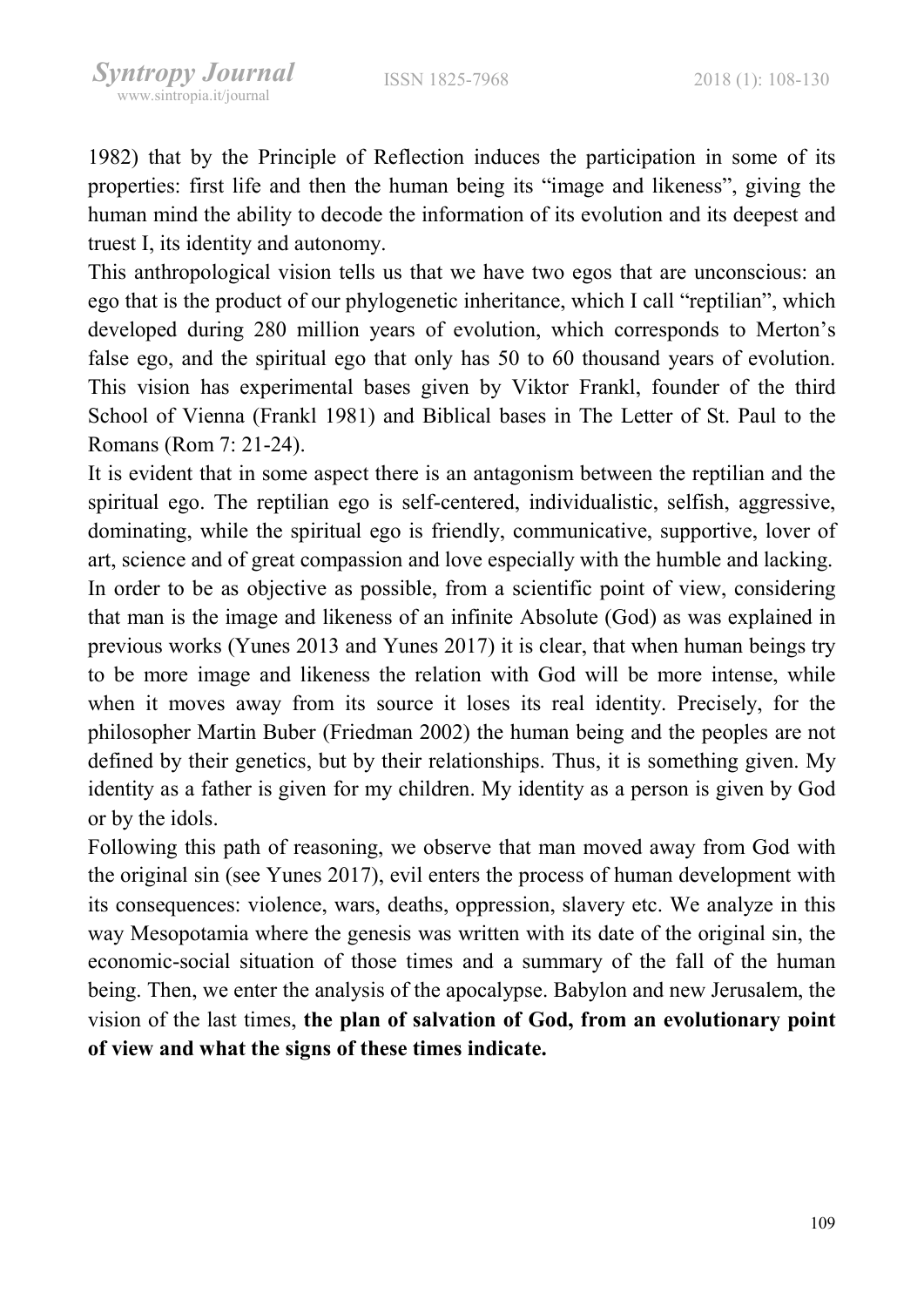# 1) Brief History of Mesopotamia of Genesis

In our theory the real paradise, not the one idealized by some theologians and philosophers, really existed. Urbano (Urbano 2001) writes: "The idea that, in the first times, there was a "state of nature" in which all human beings were equal in status and wealth, a state in which no one was exploiter or exploited, and where selfsufficiency, the community of material and cultural goods and purposes and mutual aid, were characteristic has its roots in the Classical antiquity. Both Greek literature (Plato, the Stoics) and the Latin literature (Ovid, Virgil, Luciano, Seneca, etc.), have often echoed the wonders that men enjoyed in that golden age."

We know that many of the symbols of the Bible are explained by observing how they were used in the Bible itself, my opinion about real paradise is based on the same Genesis (13:1-10), which explains in the separation of Abram and Lot that the latter observed the valley of Jordan to Segor, and seemed all irrigated as the "garden of Jehovah".

The place of that primitive Eden is subject to various theories (see Rohl D. 2003) however, all coincides in dealing with the cultures that developed in Mesopotamia between the Tigris and Euphrates rivers (Hamblin 1987). The history of Mesopotamia shows some details that are related to the Biblical Genesis.

The problem that is difficult to solve is the symbolism of Adam and Eve that would be at the same time the first couple created by God and the authors of the original sin in the real paradise of Mesopotamia, where Cain, later, builds a city which he names as his son. In this way Adam, apparently, would mean, some people or any being of the human race, tempted by Satan and his reptilian ego to reveal himself against God. The fundamental thing here is that the human spirit is created by God, and the evil for other beings.

We must make it clear that the genesis, in our understanding, was written by Moses based on early documents of Adam, Noah, Abraham, Enoch, Isaac and Jacob (see Wiseman PJ 1946) briefly explained by Salami and by Sewell (Sewell Curt, 1994). Moses wrote the Genesis just before or after the Exodus, about 1,445 BC (Ball 2015) inside the Mesopotamian culture that originated between 10,000 and 5,000 years BC by transforming hunter-gatherers in agricultural owners and livestock especially in the region of Syria and Canaan, where rains ensured efficient agriculture. Sumerian agriculture seems to have emerged in 5,500 BC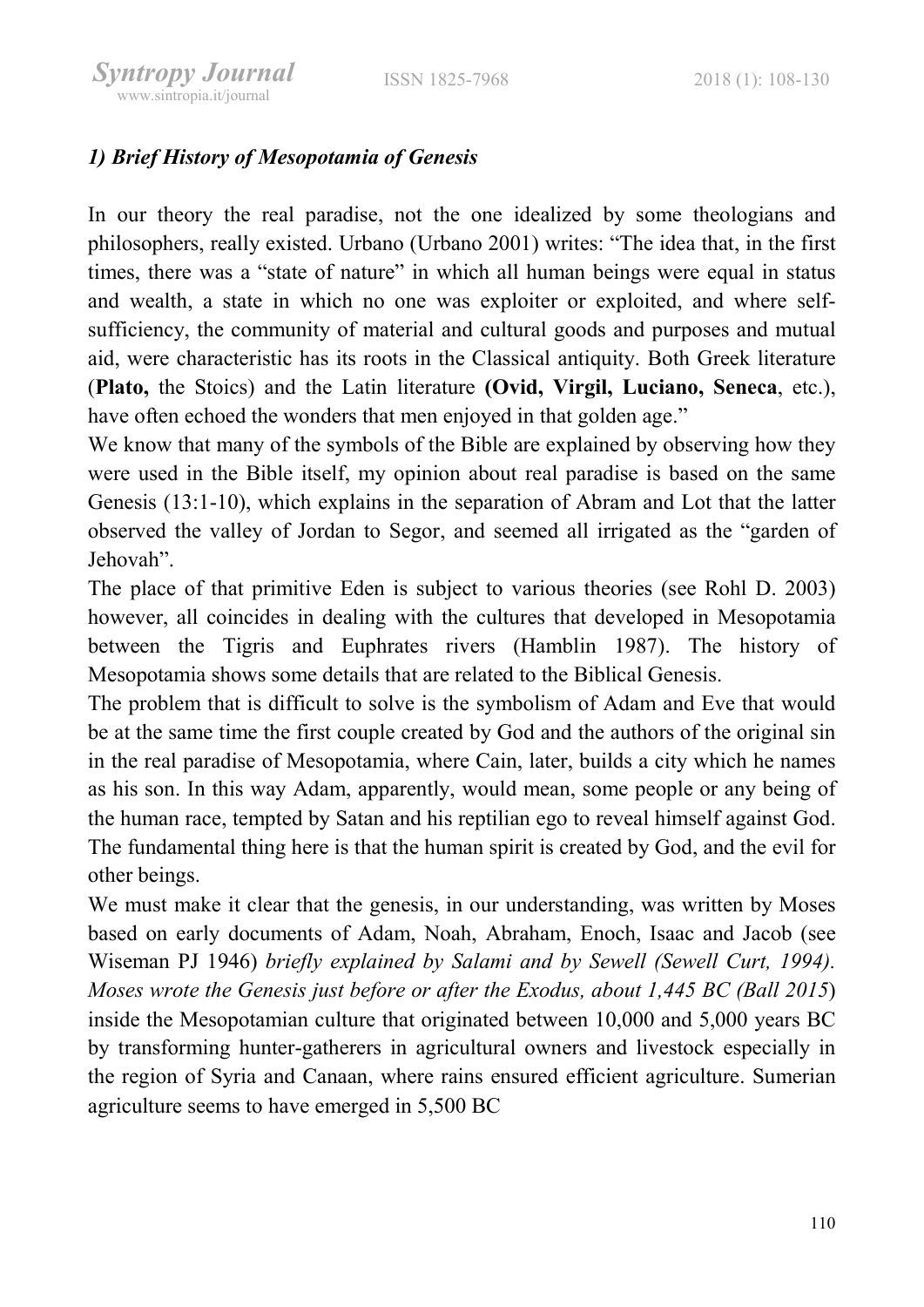Following the narration of wikiredia (https://es.wikiredia.com) different periods characterize the history of this region. We are interested in observing the period of El Obeid (5,500-400 BC) in which the first remains of religious buildings appear that are the origin of the ziggurats formed by the superposition of several terraces of diminishing width. And the appearance of weapons like stone axes.

Important is also the Uruk period (4,000-2,900 BC) by the impressive Biblical site of Uruk, showing a continuity with the cycle Obeid and that is characterized for the advent of the urban life and the first city. It is observed the growth of the irrigation network that allowed an increase in the production of food and population. In part of this period cuneiform writing is invented (3,500-1,500 BC) that allows to identify two peoples of different languages, the Sumerians and the Semites.

We know that every city had a protective God responsible for the crops, so the priests, intermediaries between the gods and the people, acquired a political preeminence. Every urban center was supported by rural territories. After Uruk other cities like Ur and Kish dispute the political supremacy. The cities appear throughout the fertile territory and we start seeing walls of protection that can be justified for the existence of continuous wars between them.

Between 2,900 and 2,350 BC, archaic dynastic period, is the era in which the monarchy is strengthened, as a form of government, which overcomes the temple (as a religious institution). The monarchy had to organize the armies for the combats and it is their power that allowed to build palaces. Around 2,700 BC a king: Mebaragési, in the city of Kish, gained control of the entire region of Mesopotamia and also part of what is now Iran. He built a temple in the city of Nipur, which would be the most important religious center of Mesopotamia.

However, Agga king of Kish, son of Mebaragési struck up a war with King Gilgamesh of Uruk and was defeated. Gilgamesh, thus became a hero in the Mesopotamian imaginary by participating in the famous Epic of Gilgamesh. In 2,600 BC King Mesannepadda extended Ur's rule over his neighbors. Ur the polytheistic city from which Abraham left.

God chose Abraham to fulfill his plan of man's salvation and so Abraham's offspring were freed from Egypt and made the Covenant of Sinai.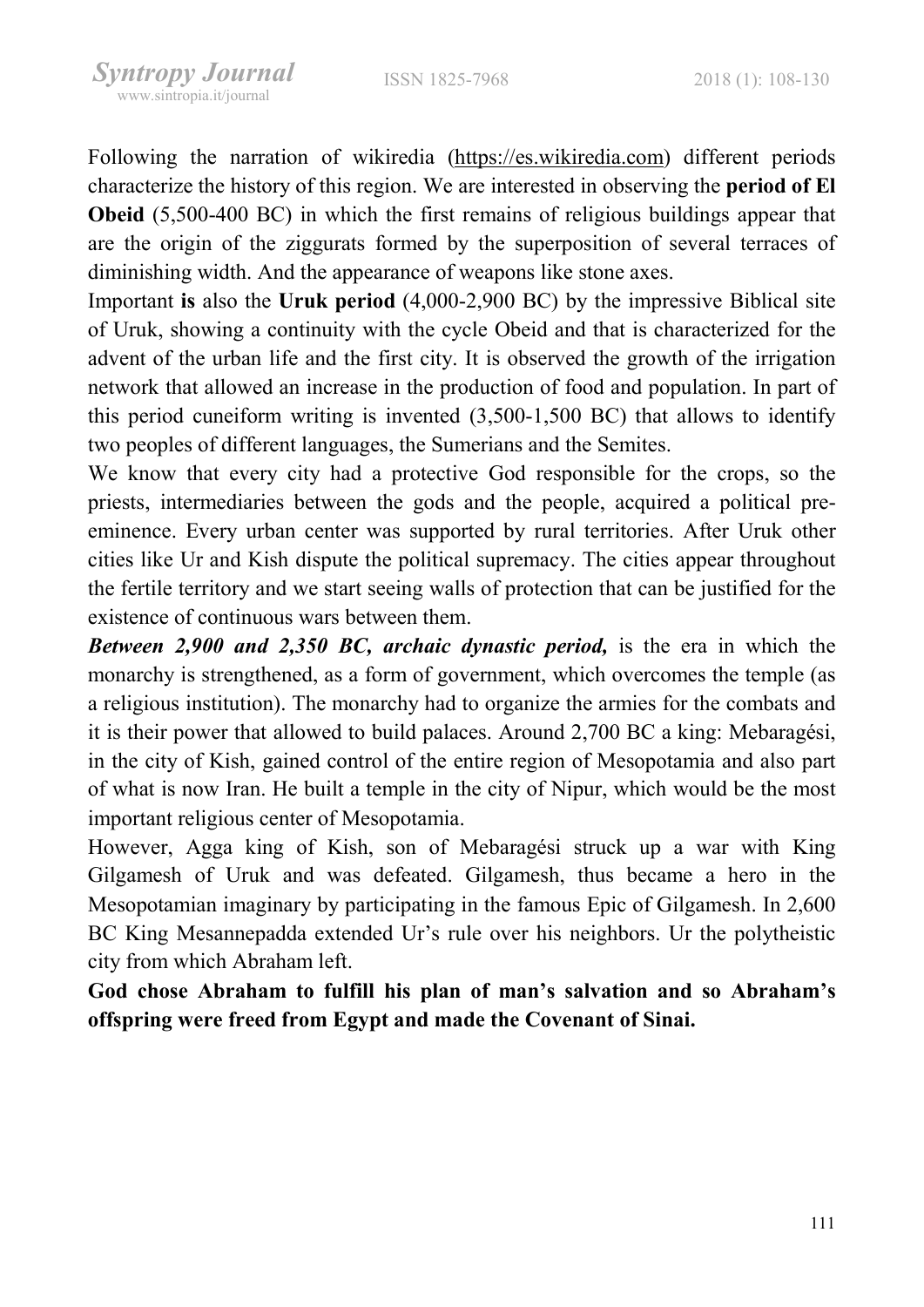### 2) Brief analysis of socio-economic problems

Michael Hudson (Hudson 2017) who studied for many years the economic-social problems in the tablets, found in Mesopotamia, notes that, in Sumerian and Babylonian third millennium BC, most of them are contracts of marriages, dowries, and above all lending. So, he studied those debts and interests.

The majority of the debts were with the palace (government) for taxes or fees for services. In Sumeria, Babylon (between 2,000 and 1,600 BC) and other countries in the Near East, when the new rulers took over the throne, they gave an amnesty for the debts. The idea was to restore the economic stability that existed before the previous ruler that allowed the existence of debts. This restored an original situation in which nobody owed the palace. This avoided the possible anarchy that the debts would create, as it happened in Greece and Rome between debtors and creditors, there were murders of pro-debtors, like the Gracchi brothers in 133 BC, following a century of civil war, until Julio Cesar enacted a modest debt reform for which he was killed. Similarly, the kings Agis and Cleomenes of Sparta were killed for canceling debts (Hudson 2017).

Personal debts were canceled, not business debts between merchants and other wealthy people, consumer debts were canceled, the land that was confiscated was also restored, and also the collection that were promised to the creditors, and all those that were subject to debt bondages were released.

In this way, throughout the Bronze Age, between 3,200 and 1,200 BC there was tension between the rulers and the wealthy classes that were tempted to own a large part of the land, that was the only possible investment in its time. The ethics of today, as was that of Greece and Rome is the opposite: the debts are sanctified.

When the kings of Esparta tried to cancel the debts in the last period of the 3<sup>rd</sup> millennium BC, the oligarchy of Greece, convoke Rome, to the war destroying Esparta. Livio, Plutarco, Diodoro, and others Roman historians, blamed the remains of the Roman Republic to the creditors for assassinating the leaders of the debtors, that is, the government, that with violence and the direction of the economy, is exercised by the creditors. Today, our world, according to Hudson, is going in such a direction (Hudson 2018)

The problem of the debts began before that of the interests, but when these were invented in the form of commercial credit, because the palace gave export and import commerce to businessmen, the debts increased exponentially following a geometric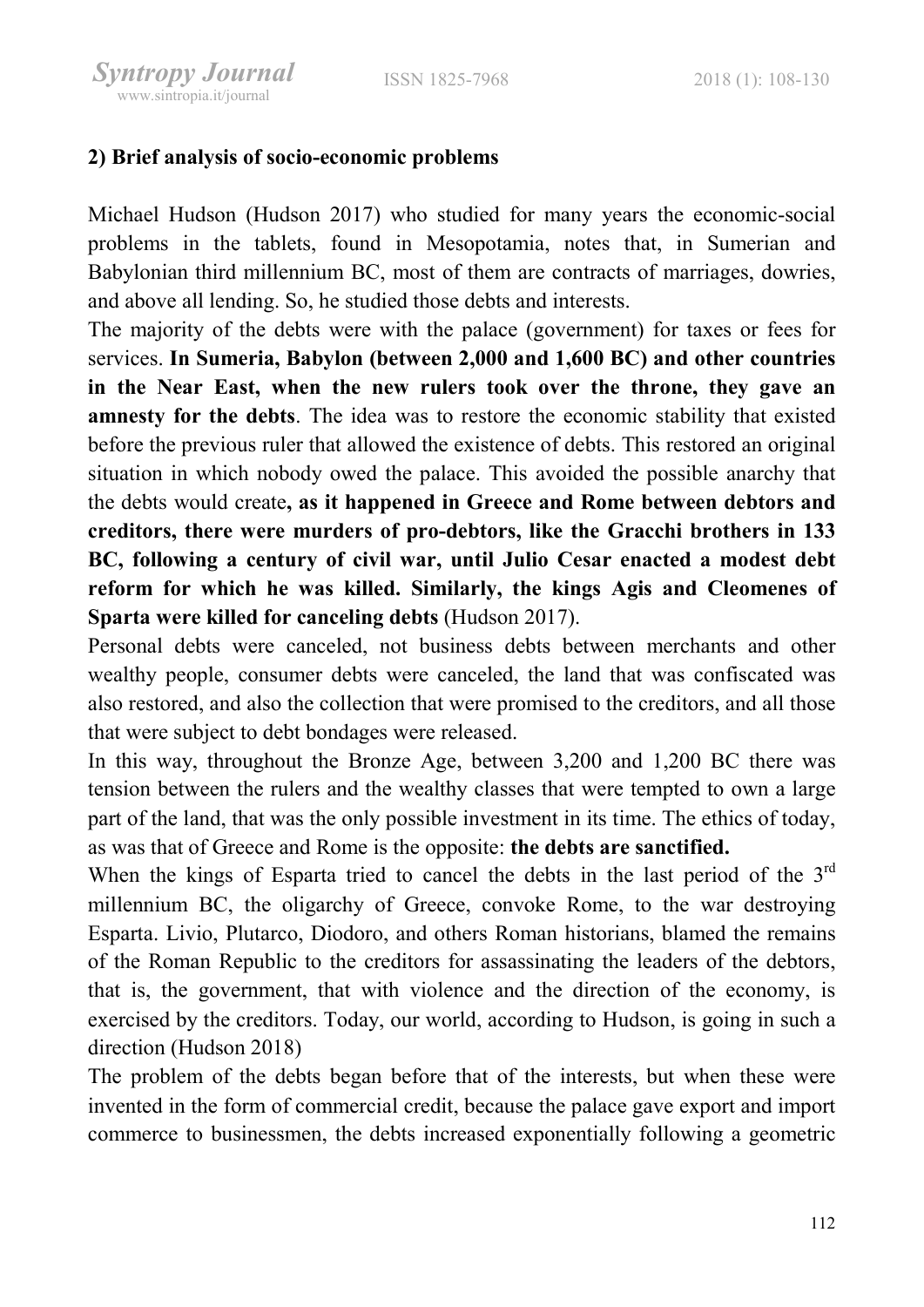rate. In Sumeria, copper, tin, and other raw materials such as stone and silver were needed. When they were purchased with loans or credit, interest arose. Since it frequently happened interests were extended to growers and renters.

That is why the phrase "nobody becomes rich if he does not steal" is usually true because the rich robbed the majority of the population throughout history.

In the near east the free peasants could lose, by debts, the control of their lands and become tenants. This may be the best explanation for the loss of their land by the peasants of Galilee and Judea and the investments that the aristocracy began to perform on land. It was formed, in this way, a very asymmetric relationship where the peasants were trapped in a system where they were forced to rent the lands from the big landowners. Usually about two thirds of the wealth generated by the farmers ended in the hands of the urban elite (Lenski 1966).

In the Herodian period debts unfortunately expanded in Palestine. Loans and the purchase of land were forms of investment open to the rich. The other way to get land by the aristocracy was to move the state so that threats forced the farmers to sell or by fraudulent contracts.

The well-known Spanish philosopher Ortega and Gasset (Ortega and Gasset 2004) coined in the book "Meditaciones del Quijote" in 1914 the phrase: "I am me and my circumstance, and if I do not save her I do not save myself". In other words, to really know a person we must know at what historical moment and in what circumstances he lived.

The vision we acquired from Jesus without really knowing the situation of Palestinian of his time is certainly unrealistic and idealized. As the knowledge contributed by archeology, philology and other sciences showed a more real image of that time, evidently, our understanding of the historical Jesus was improved.

In some aspects, about God's plan of salvation, I will follow the thought of Severo Reynoso, who was a professor of philosophy at the National University of Cordoba (Argentina). We find in his writing "Spiritual appreciation of Technical culture" (Reynoso 1954): "God assumes, by the Word. All flesh in the flesh of his Son, who from that moment historically becomes the Son of Men. Everything human is assumed in the Mystery of Incarnation. And so, man finds his salvation. But at his sight, through man, God saves all things, which in the same way become bogged down in the flesh of man".

Reynoso adds: "God rescues man directly and immediately because everything resonates, and everything is summarized in him. And through him He rescues the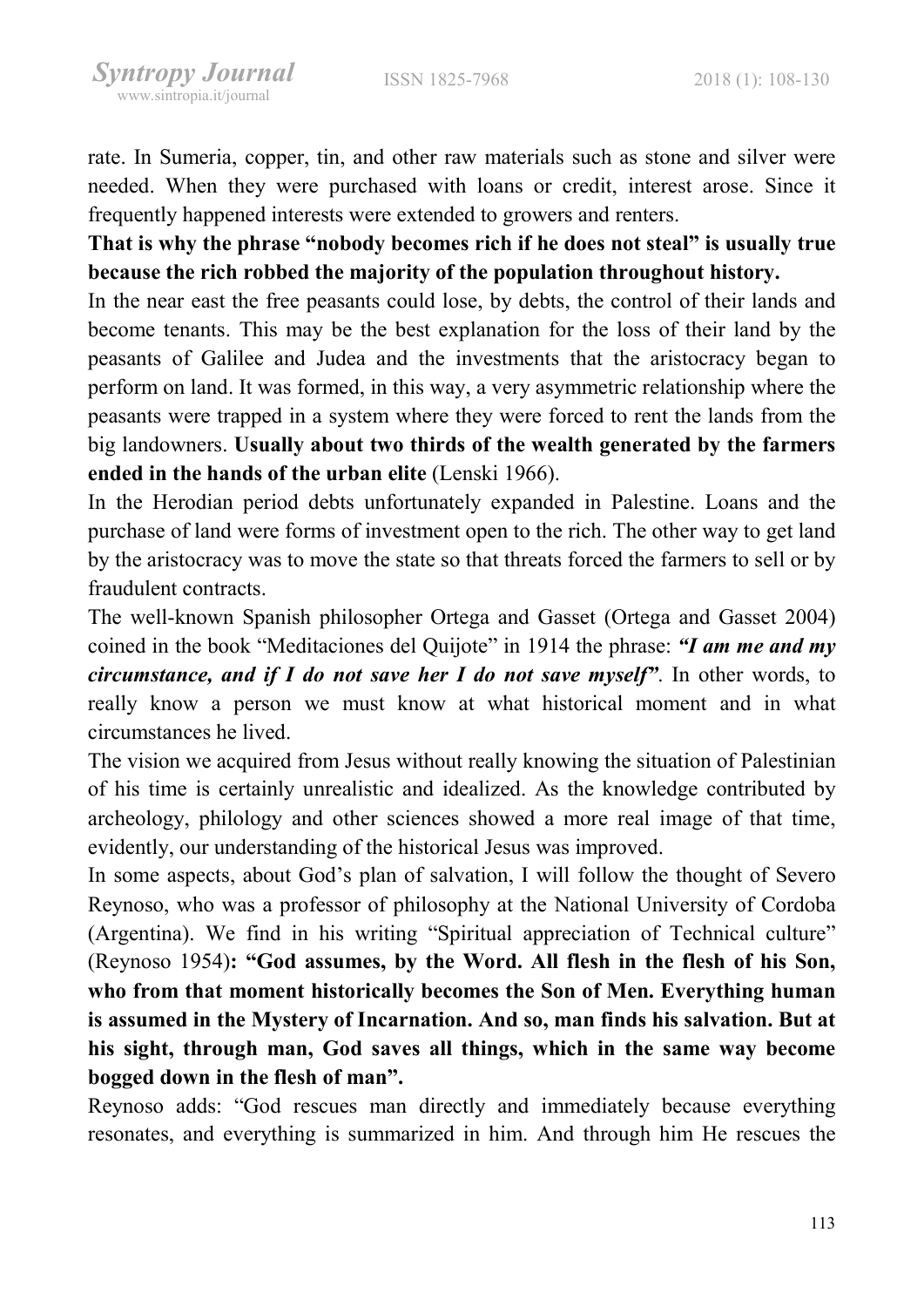universe of man. Things are attracted to the spiritual universe of man, because his flesh is the material bridge between things and man".

Jesus was born in a nation dominated by the Roman Empire and within a religiouscultural and socio-economic situation similar to the current ones. Many Gods and idols, few rich and a poor and exploited majority, and an Empire that dominated using military force. Thus, his doctrine became universal, for all times, because it is based on the human essence.

Before beginning his preaching, Jesus is baptized by John, and God manifest himself according Luke (Luke 3:22) "You are my beloved son, in whom I have been pleased". Vicente Haya (Haya 2018 a) raises the problem of what God's complacency means in Aramaic. Appeal to Isaiah (Isaiah 42:1) "Behold my servant, whom I uphold, my chosen one, in whom my soul is well pleased, I have put my Spirit upon him, he will bring justice to the nations". That is why God takes pleasure in some human beings and not in others.

Justice not only means respect for the dignity of the other, but social justice because God wishes to establish in the world his reign of love, justice and peace.

Let's remember that when John sees Jesus arrive to be baptized, he says to his disciples (Luke 3:16) "I baptized you with water…. He will baptize you in Spirit, and in fire". Why fire? John will tell us in Rev 1:14, 2:18; that the eyes of the Son of Man are like flames of fire. And Jesus himself reveals: "I have come to bring fire to the earth and that I have to love if it is not lit (Luke 12:49). Haya (Haya 2018 b) concludes "The water of John washes away sins, the fire of Jesus purifies hearts".

According to the Gospel of Matthew (18: 23-35) Jesus was aware that debt was a great problem in the Herodian era and that all: employers and employees had to forgive debts: "Thus, my Father in heaven will treat them, if not forgive from the heart, each one to his brother "(Matthew 18:35). (see Volschenk G., van Aarde A. 2002);

Borg (Borg 1995) argues that Jesus challenged the existing social order and advocated an alternative and that much of the Biblical tradition is political, since Israel's liberation from the Egyptian Pharaoh presented an alternative to the community of Moses as it is shown in Leviticus and Deuteronomy. It is also clear, after the reign of David, during the monarchies, a period of 400 years, in which the prophets of Israel accused the elites (political, economic and religious) in the name of a social alternative that they claimed to come from God.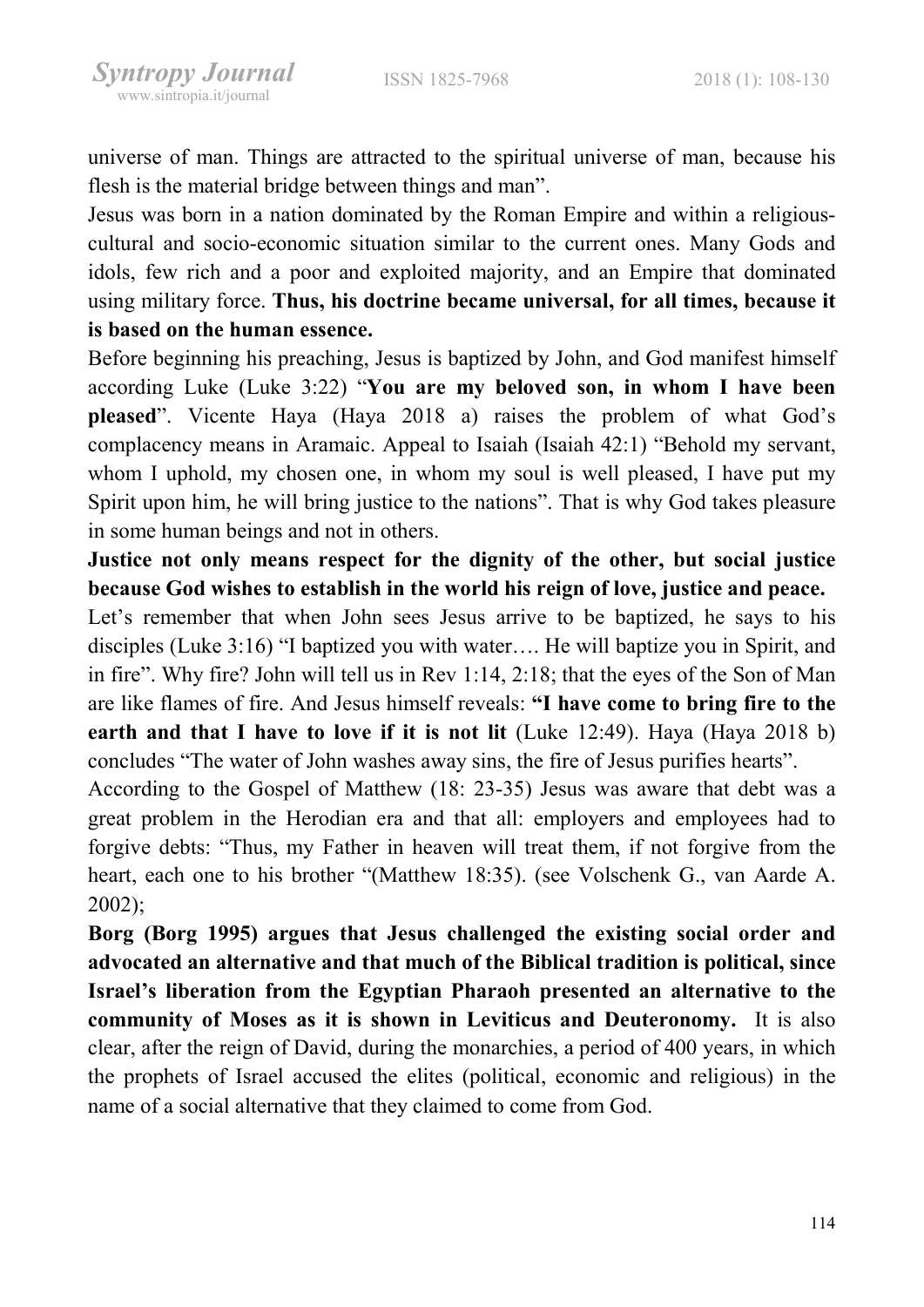In Luke 4: 18-19 Jesus had to know perfectly the Leviticus and Deuteronomy, and in Isais 61: 1-2 "The Spirit of the Lord Jehovah is upon me, because Jehovah anointed me to. He sent me to give the good news to the poor, to heal the wounded hearts, to proclaim the deliverance of the slaves and to release prisoners, to promulgate a year of Jehovah's grace"

Jesus does not continue with "the day of the vengeance of our God, and to comfort all the afflicts, the afflicts of Zion" but according to Luke, who perhaps wrote a summary of the teaching of Jesus, (Luke 4: 20- 21) continues "Then he rolled up the scroll, gave it back to the attendant and sat down. The eyes of everyone in the synagogue were fastened on him. He began by saying to them, 'Today this scripture is fulfilled in your hearing."

Jesus , as true Messiah , proclaims the year of Grace of God which is the year of the Jubilee according to Leviticus 25 , in which the contracts of the poor peasants who fell and sold themselves are freed, the former owners recovered their lands that were of God and finally the land should be left to rest for a year Jesus speaks eschatologically because the kingdom of God in action is a hope and at the same time a critical approach to the real situation For a discussion of the word liberate in Leviticus see the work of CR Bruno (Bruno 2010).

However, we must consider the pharisaic, during the Babylonian captivity and then clearly after the Maccabean revolt (167-165 BC) - with their representatives who considered themselves "separated" from impurities and contamination - and therefore created an oral legal tradition of approximately 613 laws (248 mandates and 365 prohibitions) (Leipoldt 1973) that complemented the written Torah. These Pharisees prevailing at the time of Jesus, were indignant because they knew that Jesus was a Nazareth, son of Joseph, and when Jesus shows them as history showed the lack of real faith of the people, for its ritualism and observance of the letter not of the spirit of the law, they, want to throw him off a cliff.

Pope John Paul II writes in the apostolic letter Tertio millennia adveniente (1994) (Juan Pablo II, 1994) a request for the reduction or remission of international debt that taxes the fate of many nations. As with Jesus, nothing was achieved, the Pharisees of his time looked the other way and practically destroyed the parable of the Good Samaritan.

For this reason, Volshenk and Aarde (op.cit.) write: "Forgetfulness and liberation in all areas of life are the most important characteristics of the human encounter with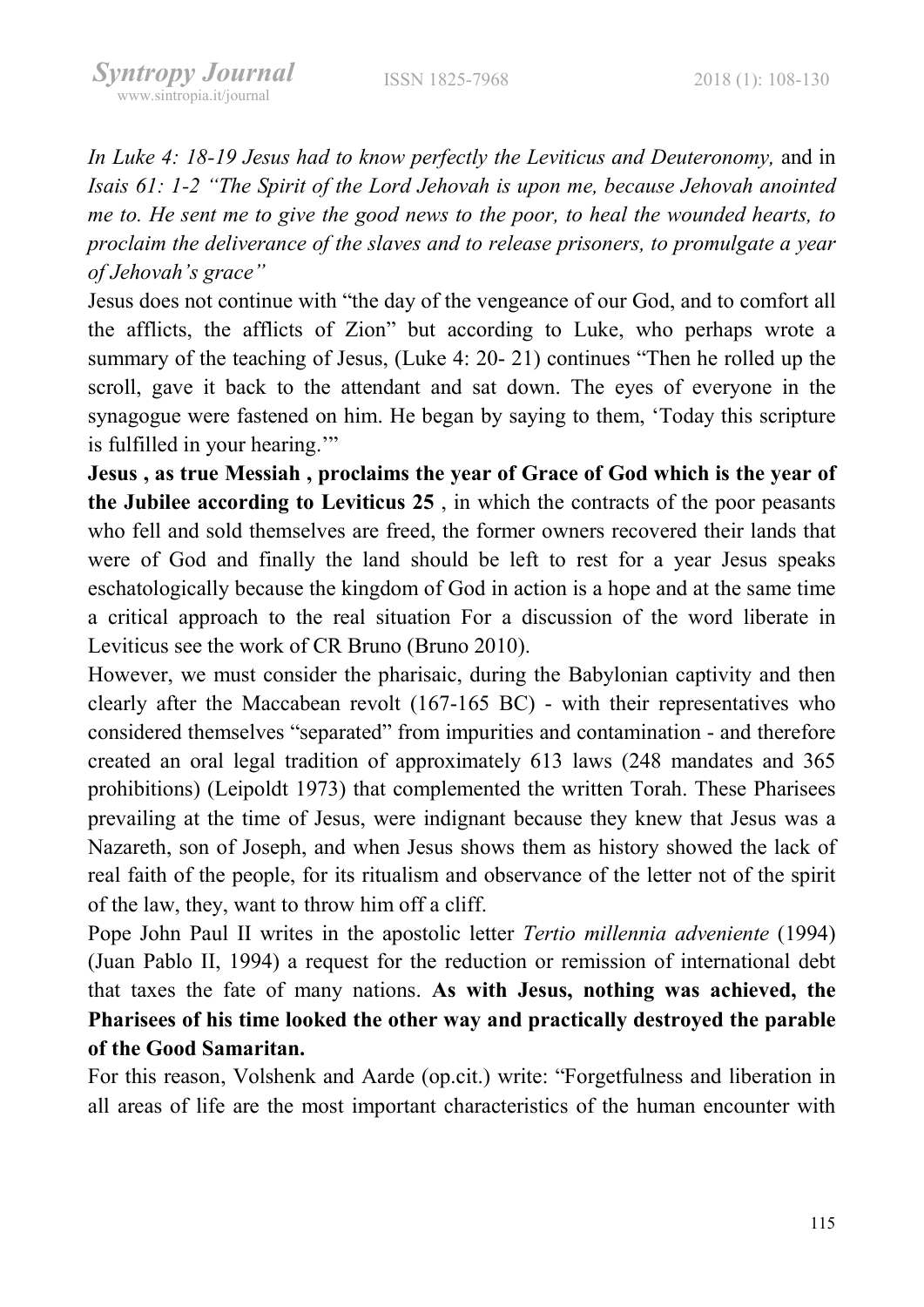the dominion of God. The Kingdom of God breaks all forms of slavery in all spheres of social, political and economic life"

## 3) The fall

But, we must return to Genesis. The Hebrew word Toledoth appears 13 times in the clay tablets found and can be translated as history, report. This story come from the previous or subsequent report. (See DeRemer Frank 2014); This appears in G 5: 1 "This is the written account of Adam's family line." However, it was partially counted in Gn 4.O which would mean that Adam was still alive at that time. That is, Adam may have told the story of paradise and his own story?

Evidently the author is using a symbolic language in the creation of man, woman and sin. God inspires the writers, but they use the words and the knowledge of their real culture, that's why this symbolic narration gives rise to diverse interpretations that must adapt to our times and our culture.

Hence the term Adam calls a certain human group or man, in general, for being susceptible to sin. His reptilian ego, so well defined by St. Paul in Rm. 7: 21-24, is present in every human being and was stimulated by evil (the evil one) to deviate from its function for life: conservation and procreation, for evil purposes, which go in the opposite direction to the spiritual ego, more deep and real (Yunes 2017)

The tree of good and evil, means the right of God to decide what is good and evil in its creation. Eating was not a problem, but eating from that tree was a robbery -it is a right that belonged to God or another group- in a first attempt to achieve total moral autonomy, as we see today in the type of feminism, which is fighting for the right to abortion as the right of their own body , without respecting the life of another being.

By turning away from God, men, by the transmission of acquired characteristics, continued their estrangement, even affecting their genetics. This increasingly negative trend already observed in the murder of his brother Abel by Cain, who was enraged by jealousy that produced him, God will not have liked his offer.

Genesis is a summary of human history that, as we shall see, is completed by the Apocalypse. Remember that the evil one is typified in the Apocalypse (Rev. 12: 9) "And the great dragon was cast out, that old serpent, called the Devil, and Satan, which deceives the whole world: he was cast out into the earth, and his angels were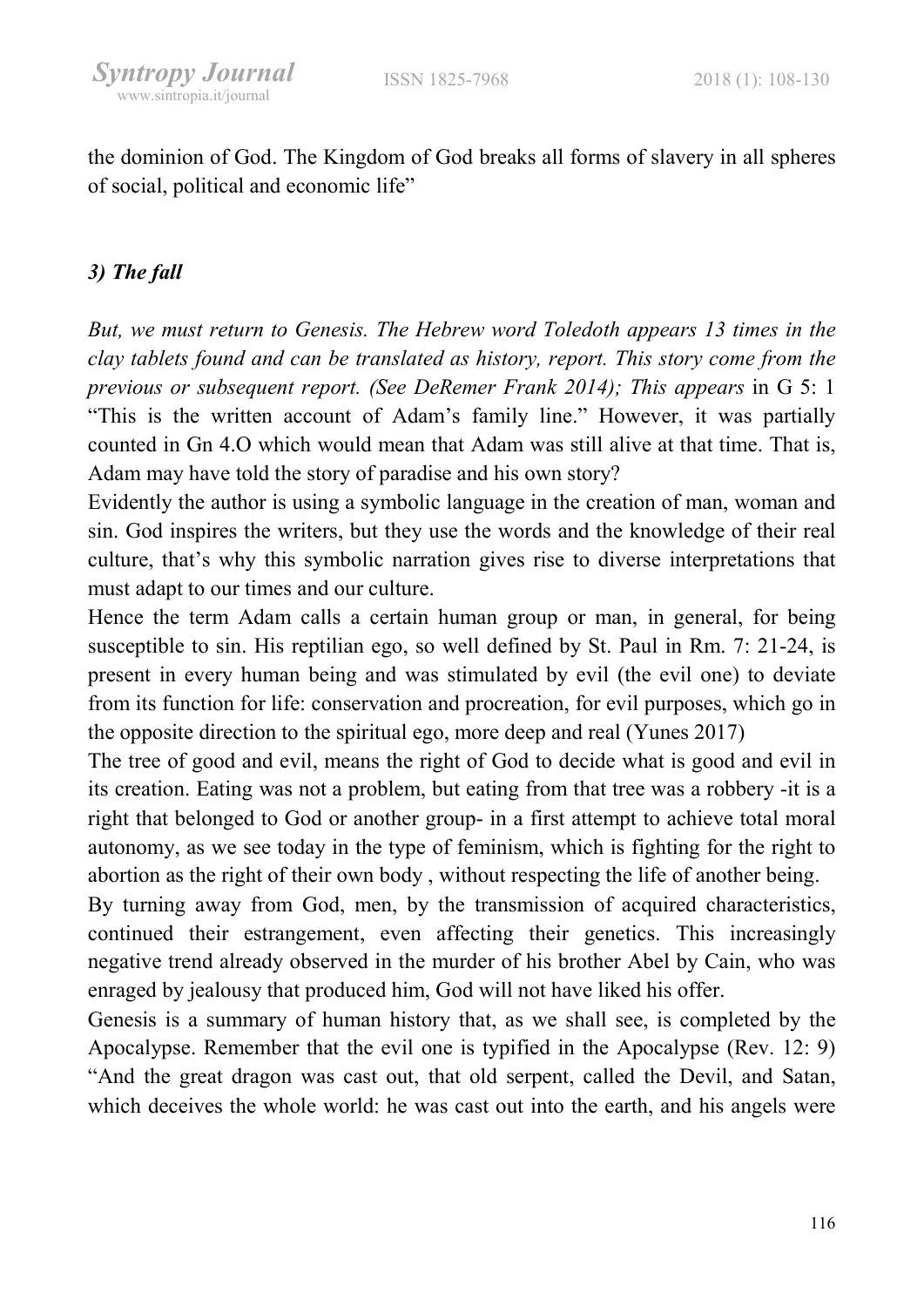cast out with him." The Great Dragon, probably a dinosaur, or a reptile is like the serpent of Genesis.

The symbolism of Genesis is also observed in Gen. 4:14 where Cain says to God "Today you are driving me from the land, and I will be hidden from your presence; I will be a restless wanderer on the earth, and whoever finds me will kill me.". As someone in the world would kill Cain, if Adam and Eve had two children until then? And even more, in Gn. 4:17 "And Cain knew his wife; and she conceived, and bare Enoch: and he builded a city, and called the name of the city, after the name of his son, Enoch."

In this way the Genesis describes the first city made by Cain, who was from Mesopotamia, as we observed in the historical part, as well as the presence of weapons (the stone ax) that did not exist in Eden. Cain, the first murderer, builds the city by a human project of "recreating the world", without the help of God, which had separated him from Eden (Gen. 4: 14: Cain left the presence of God and inhabited the land of Nod, east of Eden). Apparently, Genesis locates Eden in a specific place, so it would not be universal.

The city is quickly imitated and soon the Mesopotamian world was dominated by city-states. And under King Nemrod "a valiant hunter before Jehovah " (Gen. 10: 9) one of his capitals: Babel (Gen. 10:10). which it was built with claim to have a tower that reaches the sky for as Gn 11: 4 "stay famous and not scattered over the earth." The "prestige" appears, that along with "power and property" are the flag with which the evil one deceives us to follow the wrong path. The banner of Jesus asks us for spiritual humility, solidarity, compassion, fraternity and love.

#### 4) Babylon and New Jerusalem

As indicated by Howard-Brook and Gwyther (Howard- Brook 2003) Babylon and the New Jerusalem, are coexistent but contrary realities. The two authors point out that Babylon exists properly where the sociopolitical power is united in an entity contrary to the exclusive worship of God. In the time of John, Rome clearly represented Babylon This idea comes from the Hebrew prophetic tradition that denounce the economic and political tyranny of city-states and superpowers in the ancient East. The Babylon seen in the Apocalypse primarily not as the prostitute for being unfaithful to God, being unfaithful to God builts a human order contrary to equality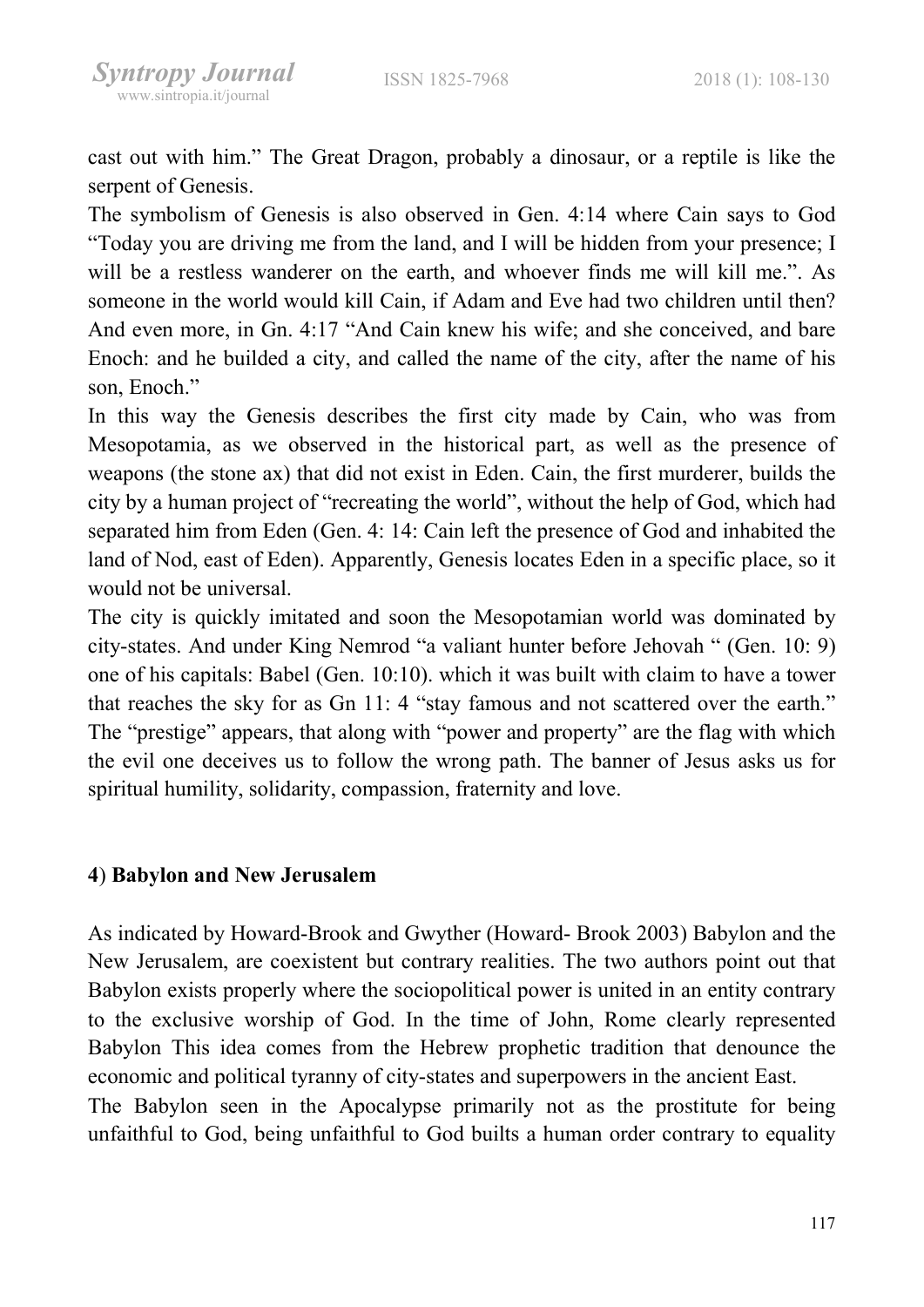and fraternity. An exploitation trade begins and from here to worship various idols as substitutes of the true Divine reality.

The Apocalypse alerts Christians not to be seduced by the Empires, because by changing their lifestyle to adapt to the imperial culture and feel a certain pride, it led them to lose their dignity and prostitute themselves.

The violence in Babylon had a sacred character because sacrifices were offered to calm the wrath of the gods. It was Nimrod (Gen. 10: 6-11) great-grandson of Noah who was a "vigorous hunter before the Lord" (Gen. 10: 9) who came "to be the first mighty one on earth" (Gen. 10: 8) and He was a tyrant and oppressor king. Nimrod means a "rebel" In Hebrew, the meaning is that he was insubordinate to the true God. He established different cities, among them, Babel and Ninive. From Babel that means "confusion", "chaos" and the surrounding land, was the Babylon that the apocalypse considers prostitutes with whom the kings of the world fornicated and with the wine of her fornication the inhabitants of the world got drunk (Rev 17: 2).

The Apocalypse represents a woman who rides in a scarlet colored beast, covered with blasphemous titles and on her forehead a secret title: Babylon the Great, mother of prostitutes, and the woman drunk with the blood of the saints and the testimonies of Jesus (AP 17 5-6).

In Babylon violence had a sacred meaning. Gil Bailie in his book "La violencia desvelada" ( Bailie 2005) indicates that all peoples have exercised violence in the name of God, even believing that it was demanded by God. Before it was called "human sacrifice", now capital punishment. In the Bible there is a progressive evolution of the non-violence of God, a revelation that ends in Jesus that reveals a God of radical nonviolence.

For Girard (Girard 2008) man evolved within a social environment that imposed coercions from mimicry. Thus, they imitate the wishes of others and the more that desire is shared by others, the object of desire is stronger. Rivalries arise that can lead to death, In animals leads to a fight for females but almost never comes to the death of the loser. In man, mimetic combat can become infinite and reach a human invention: revenge.

We know that Cain, which the Bible says is the first criminal, was also the founder of the cities that mimicked this behavior, and acquired characteristics that could be passed (Jablonka, Lamb 2008) for a long time becoming genetic. In the logic of crime it mean to achieve "total" power. Nothing can escape from it, because it is obviously a revolt of the spiritual being of man. For this it is necessary to have all the wealth,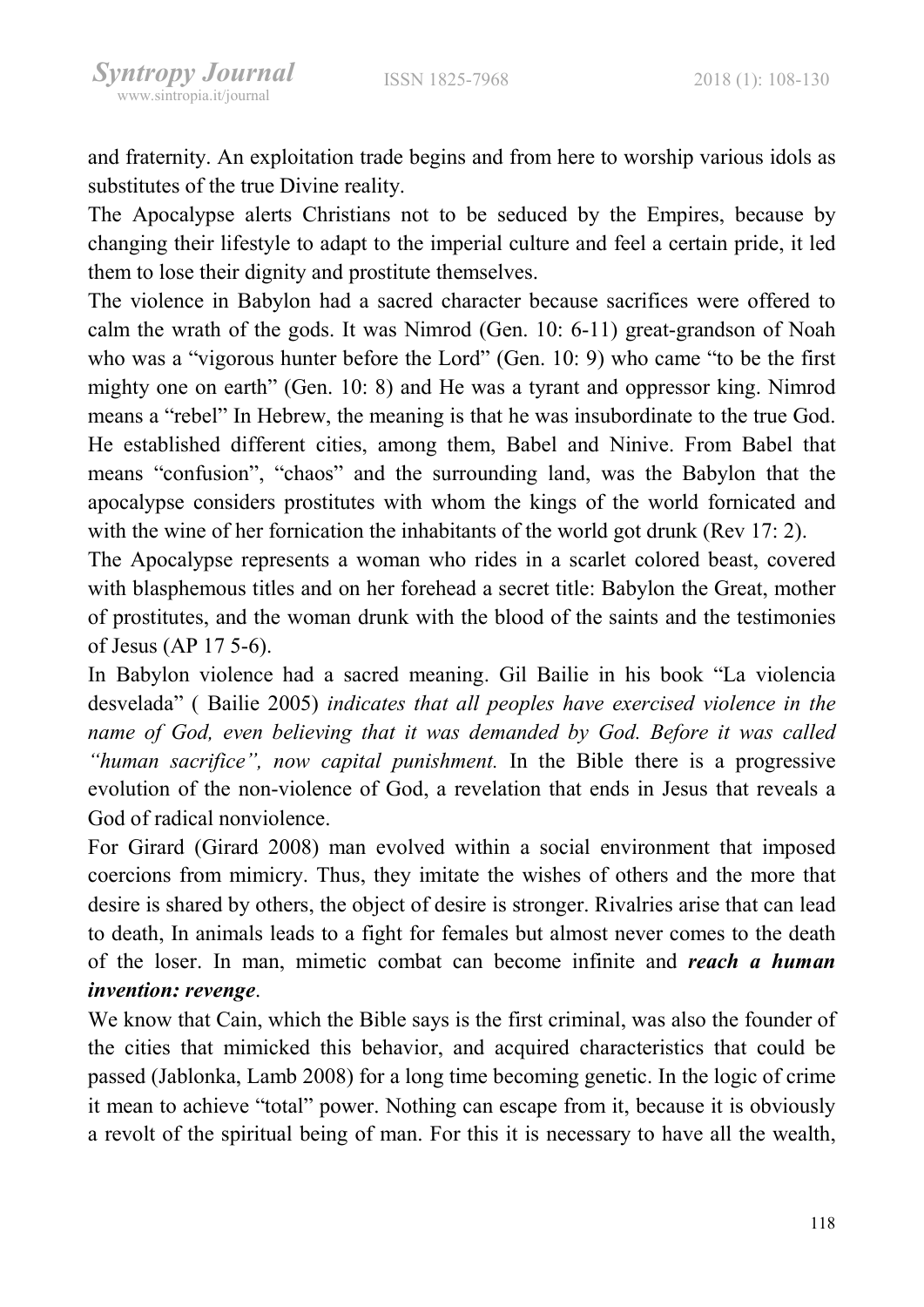the means of communication, science etc. dominated and controlled (see Rev. 18: 11- 24).

In my concept when Jesus observes that the hardness of the hearts of the Pharisees, scribes and the priestly class would not accept him as Messiah to proclaim the Jubilee, he begins to preach the Kingdom of God that appears in the Gospels 90 times in the mouth of Jesus , and in Matthew 6:33 it is clearly defined "But seek first his kingdom and his righteousness, and all these things will be given to you as well." Ratzinger (Ratzinger 2007), with remarkable balance writes; "The theme of the Kingdom of God penetrates all the preaching of Jesus. We can only understand him from the totality of his preaching."

The Kingdom of God that is an immanent reality in the spiritual ego of the human being will become a reality in the New Jerusalem that is the supreme reality of the Apocalypse. (See Rev. 21: 1, Is . 54: 11s; 60: 10-18; Ez 40-48) The New Jerusalem or the Kingdom of God is found in human communities that resist the lies and violence of the Empire, They, put God at the center of their lives, fraternally cooperative;

#### 5) A scientific, evolutionary and social vision of the apocalypse

Paulin (Paulin 2013) affirms that the contribution of Christianity to eschatology is the event of Jesus. His life, death and resurrection can be shown by scientific methods. His resurrection, fundamentally, changes the course of human evolution. It causes a discontinuity in the history of the evolution of the human being which leads to rethinking the last issues.

The question of the resurrection is scientifically proven by the Turin shroud. (see Petitfils 2015). This resurrection has cosmic implications, Teilhard de Chardin (de Chardin 1965) in a book asks: Why the Incarnation, why the cross? They looked like a series of events without connection and the mystic suffered with them. The answer is: "God can not appear as the first mover (forward) without incarnating and without redeeming, that is to say - without becoming christified, in front of our eyes-and in which, in addition, Christ can no longer "justify man, more than super-creating with the same gesture the whole universe" (bold of the author of this work).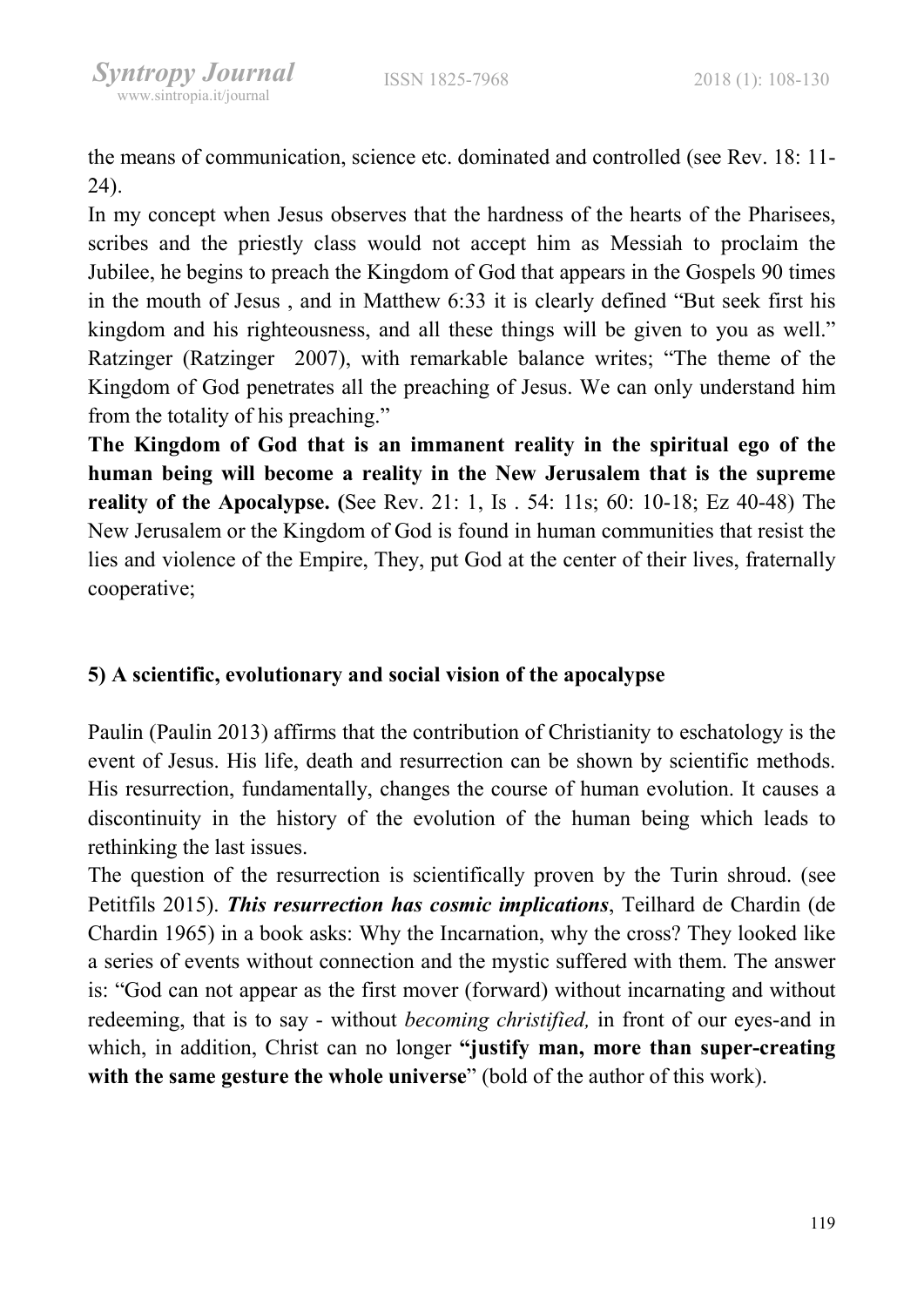The origin of the universe, of life and of human consciousness are discontinuities in human evolution, the resurrection would be a sui generis discontinuity. God's plan in the world is to establish a kingdom of love, justice and peace.

Lionel Tiger, Paulin quoted, saying: "Science no less that religion is a defense against nonsense" So, Teilhard in a wonderful book (T. de Chardin 1964) "The Divine Medium" writes: "wait, anxious hope, collective and active standby end of the world, ie an outlet for the World, is the Christian role par excellence, and the most distinctive feature of our religion".

#### 5.1 Reading the signs of our time

For this reason, while considering the implicit symbolism of the Apocalypse, in the sense of the Bible is explained by the Bible itself, while taking into account the various interpretations that can be made of this book, from the scientific point of view, *reading the signs of our time*, we can point out some events that are, in my understanding, decisive for their interpretation.

If we observe the Rev. Chap. 9: 13-18 in which the sixth angel gave a trumpet sound, to kill a third of humanity, with squad cavalry, whose number was two hundred million, with horses those whose mouths burned fire and sulfur. This particular fact, and considering the symbolism, leads one to think that killing a third of humanity is only possible today because of a nuclear war. So, the only possible interpretation is in a possible future, since it could not occur in the past.

Logically they will ask why this idea. 1) - Every year a group of scientists and specialists, that includes 15 Nobel prizes, communicate to us how much remains for the end of the world for a symbolic clock that is about to arrive at midnight. The clock was created in 1947 to raise awareness of nuclear risk and was positioned at 7 minutes. In 1953, when the US and Russia launched their nuclear bombs, it reached 2 minutes, in 1995 it was 14 minutes, today it is 2.5 minutes again due to the growing geopolitical confrontation between Russia, China and the US (Javier Salas, 2017)

For example, a report by the Pentagon, for order of Donald Trump, detected a total of "300 vulnerabilities" that could affect essential materials for the armed forces of the United States. This cleared the "domain of trade" with Beijing and willingness to use it as soft gun increasing the risks facing the defense industries based in the US. There are even electronic and chemical products used in US munitions.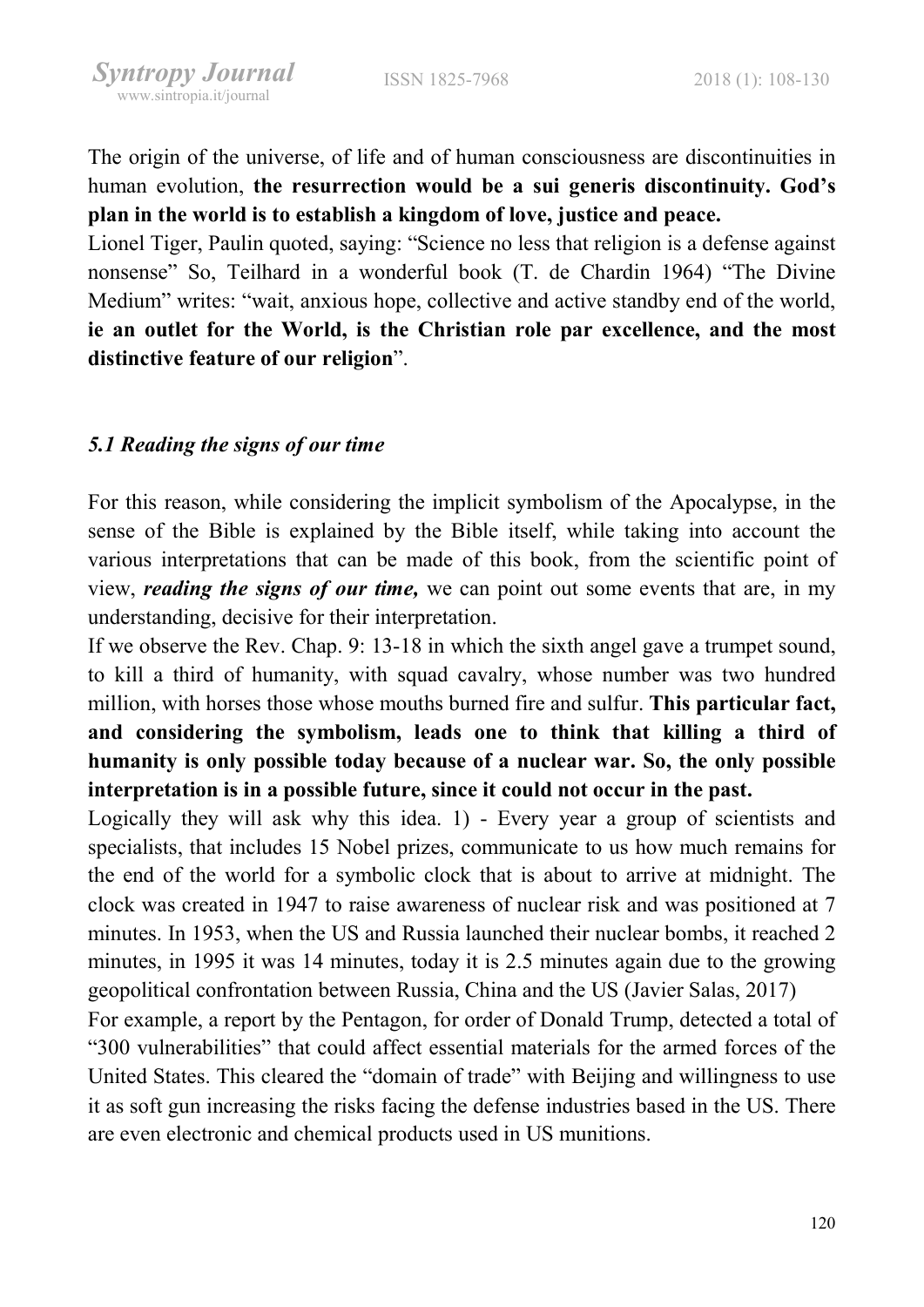However, David Vine in his blog in " American Empire Project" names the US as the "Base Nation" because it has 800 military bases, of different sizes and shapes, distributed in 160 countries and foreign territories around the world. This, without counting, that the aircraft carriers of the navy can be considered as fluctuating bases, the new drone bases and the military presence in space. The installed troops are approximately 250,000, fewer men than in 1989, but going from 40 to 160 countries. The Roman Empire had 35 military bases of 5,000 men in its era of rule.

Military bases have hospitals, repair complexes, listening and communication stations, intelligence facilities of the CIA, ports and airports, resorts for the US military, recreation areas: the military administers 170 golf courses. The area occupied is 2,200,000 hectares (Dufort 2016). Vine, by very conservative estimates, believes that the cost of maintaining these bases was 85 billion US \$ in 2014.

According to Vine, the Obama administration declared that "protecting the American people and international security" needs global security. They imagine if these expenditures of trillions of US dollars, during the last period, were dedicated to building the Kingdom for cooperation and not competition without limits, for fraternity and not violence, for the development of all communities where all men can have the 3 T of Francisco: Earth (Tierra), Work (Trabajo) and Roof (Techo).

### Then, the world would be much safer, and we would all live communally in peace and tranquility.

In his book "American Addictions " Tom Engelhardt (Engelhardt 2018) describes 3 addictions of the Americans; opioids, Trump and war. Trump, curiously, with his insults, messages on social networks and passing thoughts, he made himself a drug of choice, for which there are no antidotes. The other addictions are well known.

Russia and China on the other hand, observing this US imperial power and not wishing to submit to it have organized in this year 11/09/2018 military maneuvers in which 300 thousand soldiers, a thousand aircraft and helicopters participate in the biggest Russian maneuvers in decades.

In 2007, climate changes entered the clock. The cause is that also the severe climatic changes of the increase of the temperature of the Earth can produce apocalyptic effects. Pierre- Louis (Pierre-Louis 2018) explains that 60-90% of water of planet is in Antarctica, a continent as large as US plus Mexico. Between 1992-2017, it lost 3 trillion tons of ice, which made the oceans increase by 8 mm, this in the future will become much more serious . However, this is happening mainly in the western part of Antarctica. In the eastern part sometimes the ice rises other rimes it decreases.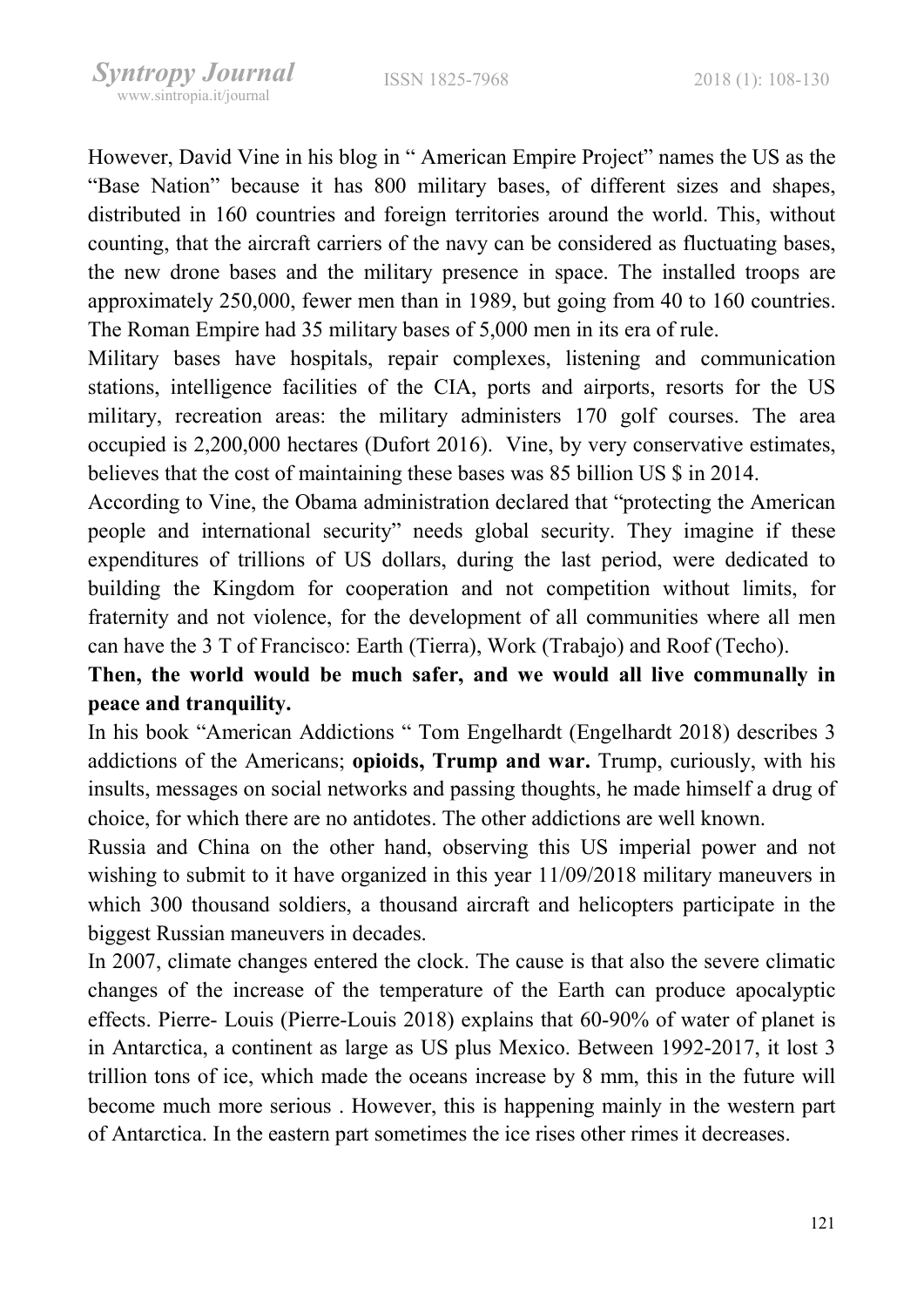Adhikari and Ivins (Adhikari 2016) showed that the polar pole falters between 0.5 to 1,5 meters east or west and this oscillation would be due to the accumulation of water in the soils and ice. Thus, Greenland is currently approaching England. Earthquakes also can change the earth axis as demonstrated with the earthquakes of Japan, grade 9 of the Richter scale (Piña 2011) The UN Intergovernmental Panel on Climate Change argues that if the current emission level is maintained the threshold would be reached in 2030, which for some of these experts (Natalie Mahowald of the Univ. Of Cornell USA) is a situation of life or death (\* 2018 RT)

On 06/30/1908 in Podkamennaya (Siberia) a rock of approximately 50-80 meters in diameter exploded in the air releasing an energy equivalent to 185 Hiroshima bombs. That is why the United Nations chose this as the day of the asteroids. In 2013 the asteroid of Chehábinsk (Russia) at a speed of 68 thousand km became a fire torch of 18 meters in diameter and 11 thousand tons that caused panic among the inhabitants by destroying walls, doors, glasses, etc. https://hipextual.com/2017/06/asteroidecolision-tierra- hazigro.

Of the 750,000 asteroids that exist in the solar system, 16,000 are classified as near-Earth orbits and 1,800 are potentially dangerous. Of the 16,000, 875 have a diameter greater than 1 kilometer. The asteroid that killed the dinosaurs had a diameter between 14 to 15 kilometers. In the Apocalypse, two meteorite falls are reported: Rev. 8: 10-11 and Rev. 9: 1-2.

It is striking, however, the angels of the first and second trumpet, in Rev 8: 7 describe: "The first angel sounded, and there followed hail and fire mingled with blood, and they were cast upon the earth: and the third part of trees was burnt up, and all green grass was burnt up". US scientists have presented new data on how magma accumulates in the huge caldera of Taupo, New Zealand has become very active and with a colossal greater destructive potential than that of Mount St. Helens (US, 1980) which had the power to 500 atomic bombs of 350 megatons according to the Mount St. Helens Institute , launching 8 million cubic meters of ash (900 thousand tons) on highways and airports. And rocks more than 600 F°, on roughly 230 million square miles.

But something more surprising is that Rev . 8: 8 describes "And the second angel sounded, and as it were a great mountain burning with fire was cast into the sea: and the third part of the sea became blood." Currently a team of scientists led by Morelia Urlaub (Urlaub et al 2018) from the Helmholtz Center for ocean research in Kiel, Germany, detected movements of the Etna volcano. the most active and largest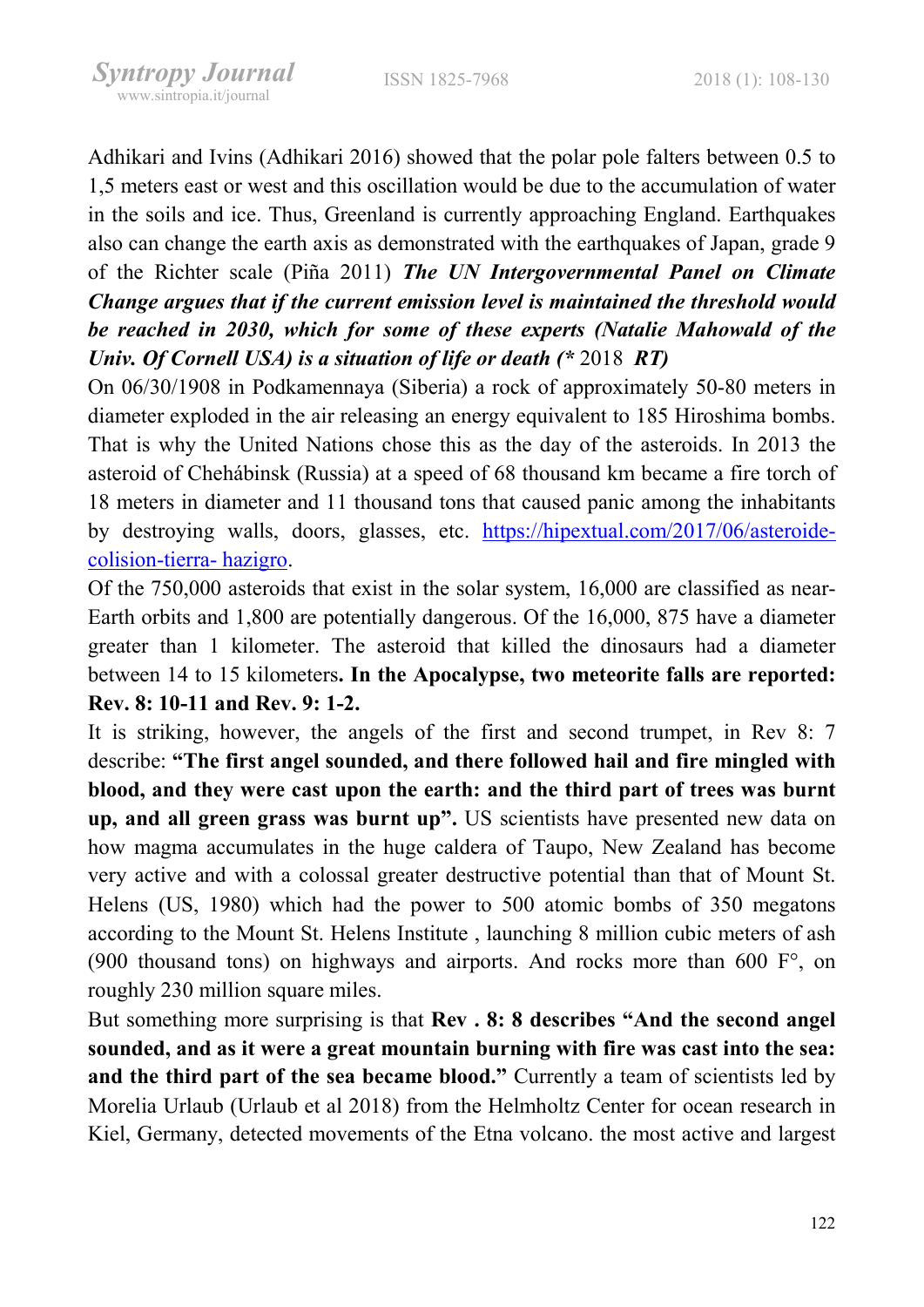in Italy, gliding towards the Ionian Sea at a speed of several centimeters per year which can lead to a catastrophic collapse within 10, 100 or more years. The danger exists and according to Urlaub the unstable flank must be monitored at all times.

The most important thing of the Apocalypse is to consider that God is in control of what is happening in this world, and if we continue to be faithful to Him, He will give us His protection and fulfill His promise to let us enter His Kingdom. Thus, fundamentally this is a message of hope.

The world is currently schizophrenic in the sense of completely divided. This occurs when people do not have their reptilian and spiritual egos harmonized. When the reptilian ego dominates, we observe the predominance of individualism, selfishness, violence, and unbridled competition, as at present, where there is an Empire similar to the Roman one (Mailer 2003) This Empire that has, as we saw, 800 military bases in the world , carried out 33 bombings to other countries after the Second World War to protect its geopolitical and socio-economic interests , killing, at least, 1.5 million people and a greater emigration of the attacked countries (Blum 2016).

But, where the division is dangerous and important is in fundamental areas for social life that are:

- a) FAO (Food and Agriculture Organization of the United Nations) on 01/04/16 presents at the United Nations Assembly the decade of nutrition in which it affirms that there are 800 million people with chronic undernourishment, 2,000 million with micronutrient deficiencies, 159 million children with Plant growth t or 50 million malnourished, while there are 1.9 billion overweight and 600 million obese.
- b) The Oxfam presented in the 22/01/2018 Davos forum in Switzerland a report in which it shows that 7 million, that is, 1% of the wealthiest, have 82% of the wealth generated in 2017, that is 3.7 trillion USD. However half of the world's poorest population, were left with nothing in 2017. The wealth of the world's elite increased by USD 762 trillion, which would be enough to end extreme poverty 7 times. In contrast, the poorest half of the world's population lives on a daily income of 2 to 10 USD. Forty two billionaires concentrate money equal to the poorer half of the world, and in the US Empire, 3 persons have a heritage equal to half of its population that is 160 million.
- c) From the great motto that liberalism generated in the French Revolution: freedom, equality and fraternity, the latter was totally eliminated from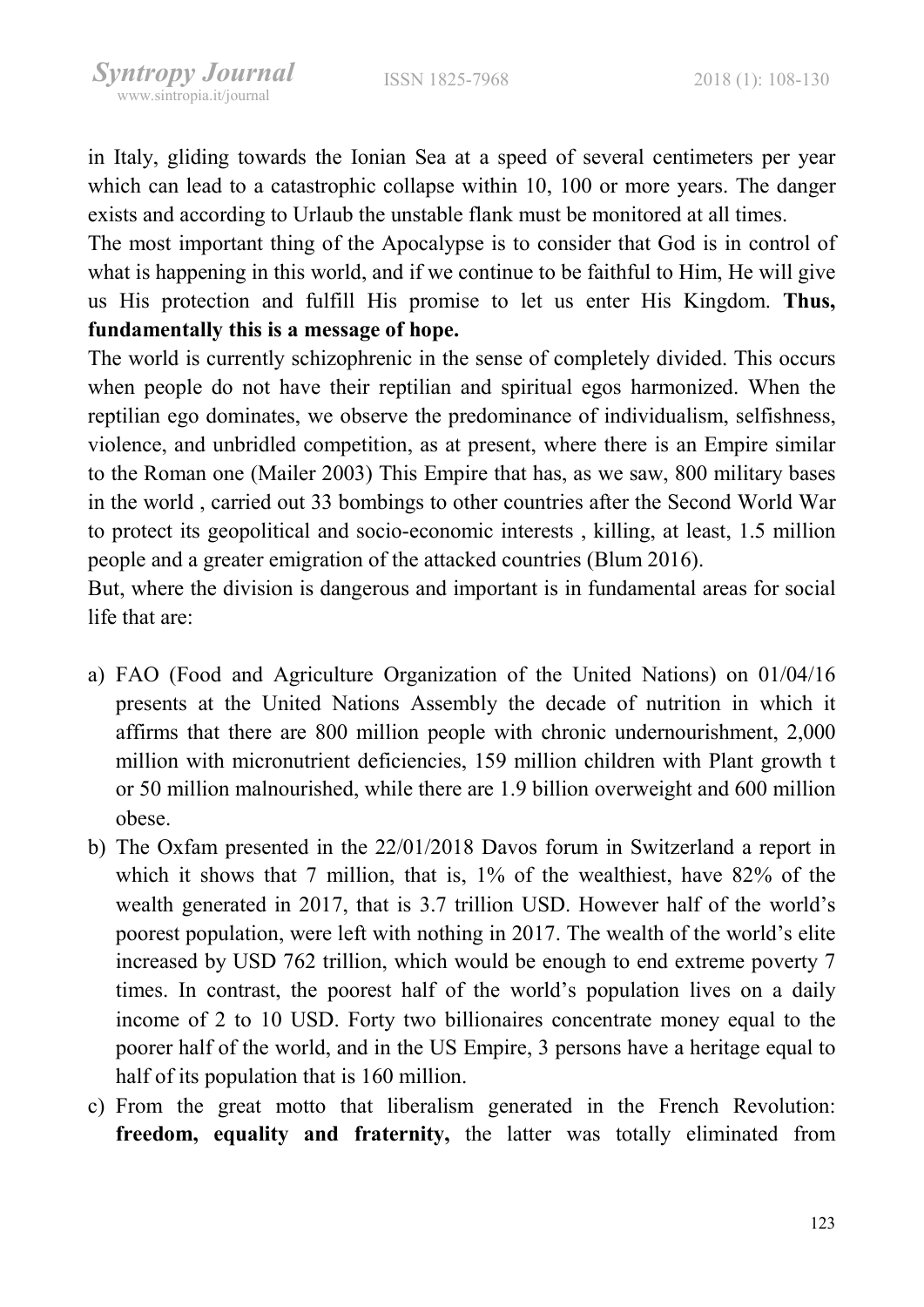consciousness, to give rise to an absolute freedom of the powerful to oppress and a deceptive equality called "opportunities", but not of conditions, it is not the same to work in a university as Harvard than in any university in Latin America.

d) As indicated by Batalloso Navas (Navas 2012) we are experiencing a civilizational crisis, in techno centric, media and computerized societies of deep "conformist" character, in which we have been persuaded that the increase of material goods necessarily generates well-being and employment, that the increase in GDP translates into economic development, thus legitimizing the increase of social inequalities and the destruction of our planet.

"Conformism is achieved by so -called industries of consciousness ", among which are the intelligence agencies, large corporate and financial consortia, the advertising companies, and especially the mass media, such as TV News, newspapers and radios, as well as some political and religious organizations. The tremendous impact of mass media is described by Viktor Frankl (Frankl 1983) in a song from Switzerland. The media stopped transmitting for a year all news about suicides. With this single precaution the suicides fell in that canton to a value ten times smaller (Die Presse 14- 15 II, 1981, p.5 ). To only ten percent!

Frankl ends his lecture by stating something very clear: "The world is wrong. Everything would be further corrupted if each of us in particular does not do everything that is possible for us to do. From Auschwitz we know what man is capable of, and from Hiroshima, we know what is at stake".

Currently there are 3 countries with a military power, that is, they represent the 1st beast with a "wild capitalist" system. let's not deceive ourselves, as the bourgeoisconservative Catholics believe that China is communist, as Justo explains (Justo 2009). 90% of industrial production is in private hands. With the post-Maoist reforms of Deng Xiao Ping the government has encouraged personal enrichment, private initiative, economic individualism. Collectivism only exists in rural areas. China, like Japan and South Korea, is betting on creating large and powerful multinational conglomerates. The control of the economic, social and military policy is a single party.

The US is currently a plutocratic state that only benefits the rich, lowering taxes, destroying the middle class and now its free market dogma that worked when it was the cheapest producer of some goods, but when China surpassed it and produced cheaper, among others, for a simple reason of scale , it eliminates the dogma and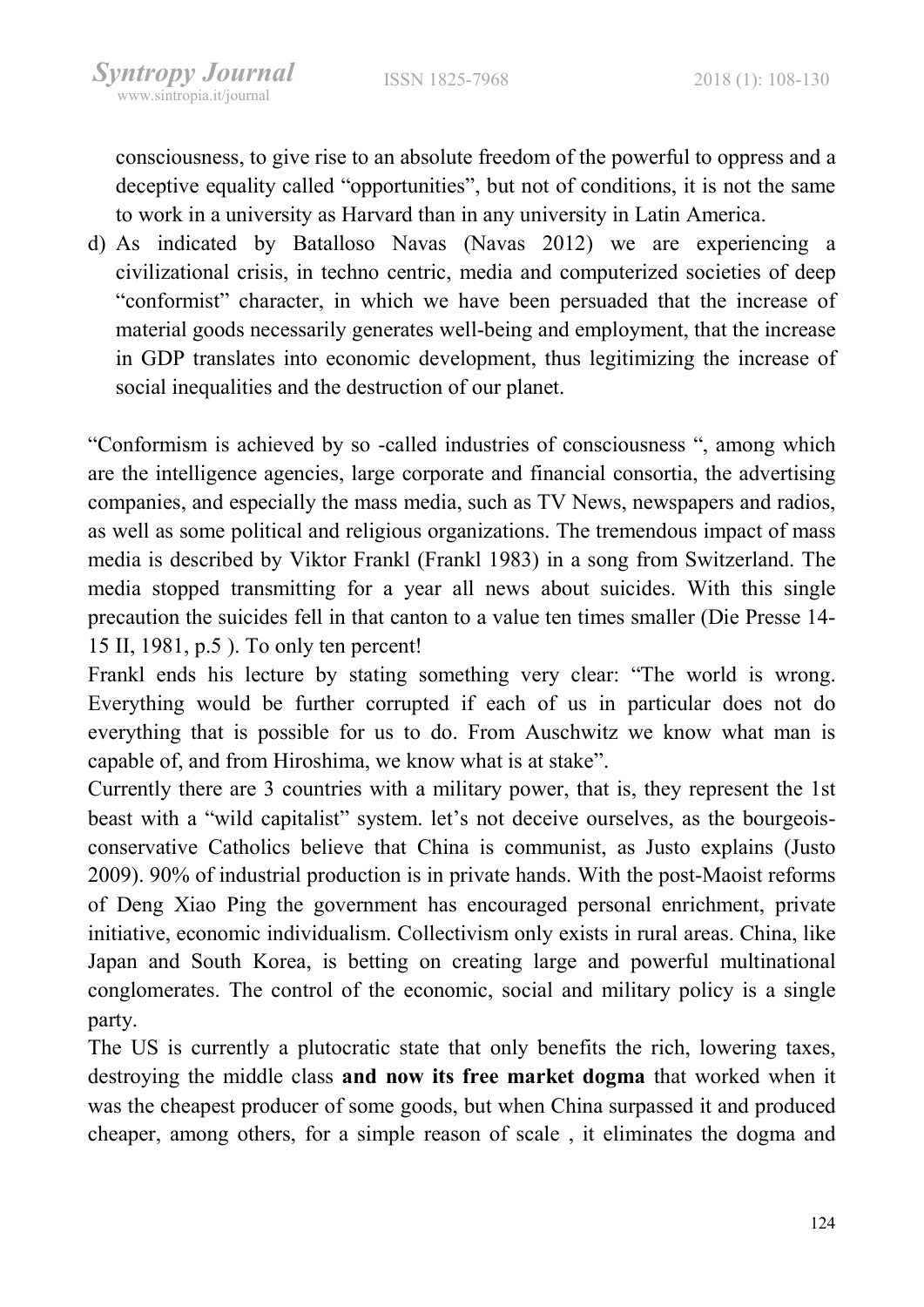becomes protectionist. Hence the US vs. China economic war that can have serious consequences. Between them the war (see "USA and China are on their way to war" 12/15/18 Russia Today Esp.)

Russia (Mira Milosevic -Juaristi 2018) is a hybrid state and modernity, which it has recovered from its decomposition of 1991 by an autocratic policy led by Putin to eliminate corruption and the influence of the oligarchy in the affairs of the state, the independence movements of Muslims and the negative influence of the West. He has now become a warrior trying to regain the prestige of Russia as a nuclear power.

At the moment we are in a period of rumors of war (2018 RT) (the majority of the US military thinks that the main threat to their country are China and Russia. In 2017 53% thought that Russia was a threat now they are 71%, Russia Today: "Great war at the doors?" 10/18/2018)

Great earthquakes and tsunamis are giving some alert, but this will be a topic of another work on the Gospels of Matthew 24 and 25, Luke 21 and Mark 13.

We know that the cosmos does not evolve by chance or without meaning. but proceeds towards its final goal: the manifestation of Christ Lord of the history and creation. According to Reynoso (op. cit.), there is a second cause totally unique in the universe of creation, that is man. It is, according to genesis, the final creature of the last day. Everything converges in man, he names everything because he is named in turn by God.

In man, the entire creation ends, by him the whole evolution of life and the universe becomes intelligible, in him the reason of the cosmos God's work acquires meaning. Because man is the second free cause, in all-natural creation, his mediation becomes responsibility. He must give an answer to his life.

Everything with him fell with sin and everything with him is rescued by grace. Salvation is poured out through man for all things. Christ, it brings salvation, by accepting with love and obedience the plan of redemption that God has drawn for history. Thus, Christ must eliminate the work of devastation, idolatry, violence and sin, that the rebellious man (Adam) disseminated in the history of humanity.

The "mystery" of God's will (Ef 1:9) is expressed in "recapitulating" in Christ all things (Ef 1:10) those of heaven and those of earth. This means a program to fulfill by man in the kingdom of God.

This can be scientifically proven. According to Di Corpo and Vannini (Di Corpo, Vannini 2012) with the works of the Italian mathematician Luigi Fantappiè, who did not accept that the negative time solution, of the quadratic equation of special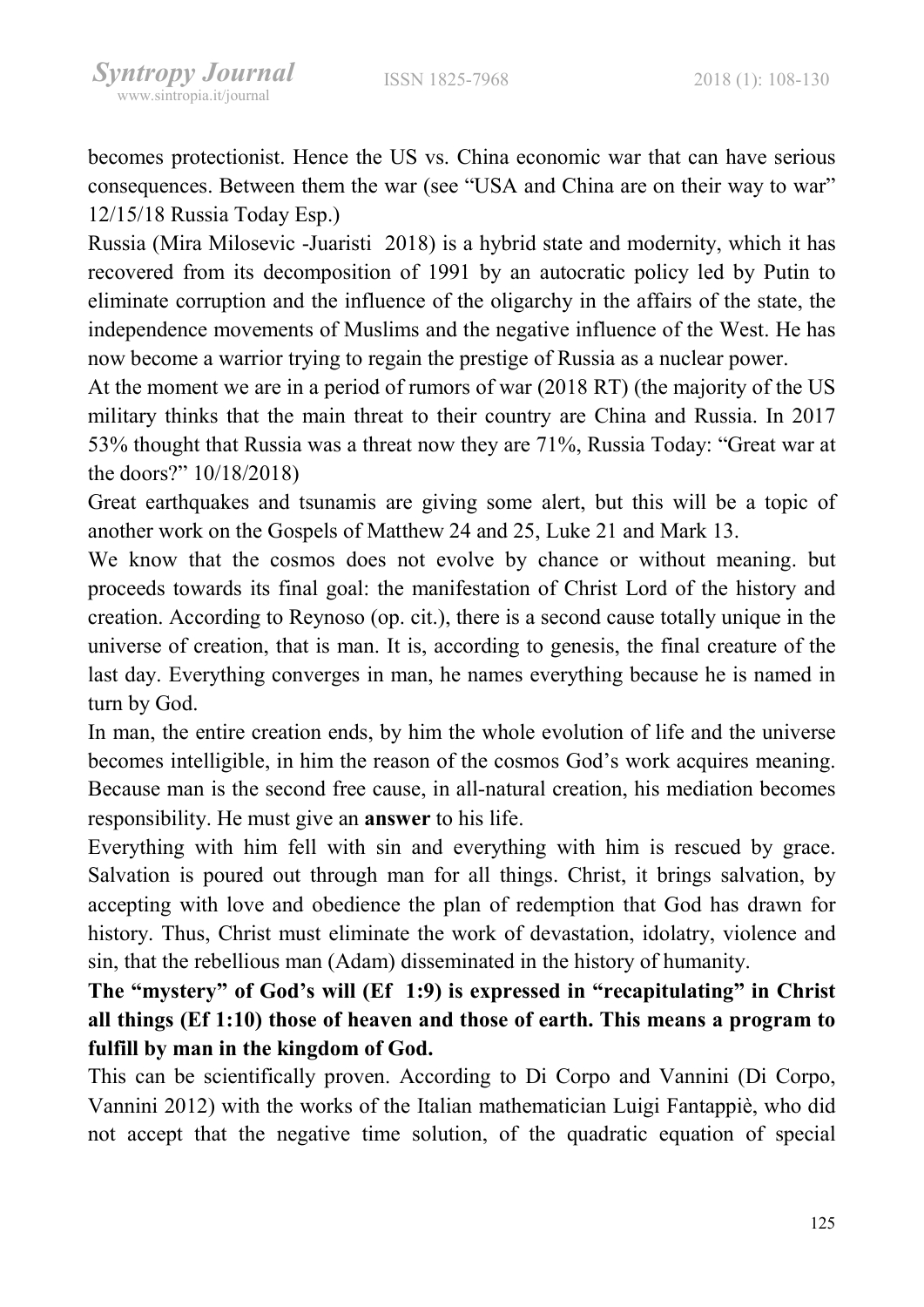relativity, was not considered. He coined the term syntropy (syn=converging, tropos= tendency) in order to describe the properties of this negative time energy. Thus, while entropy leads to divergence, syntropy leads to convergence, it is concentration energy, increase in complexity, formation of structures, organization and order.

The initial Big bang must correspond to the positive time solution (entropy), that is, energy and matter advance diverging from the initial point, while the convergence towards and attractor must be the manifestation of the negative time solution (syntropy) in which energy and matter advance converging towards a point guided by retrocausality.

This convergence was demonstrated exhaustively in the emergence of the human being (Morris 2005) that is the co-creator in the earth.

Di Corpo and Vannini explain :"consequently moving from the past to the future causality produces effects that diverge from the past, while retrocausality produces effects that converge towards the future and become null when they reach the attractor"

The man, who dragged things downhill with his sin, once rescued, must drag things upstream to his source. God, according Reynoso, always counts on man to finish creation and redemption, because God operates through his mediators.

The whole Christian mystery rests on the incarnation of the Verb, hence "it is foolishness to the Gentiles and scandal for the Jews (1 Cor 1:23). Reynoso explains: the Greeks ask for logos, the Jews wonder. In none of their economies of salvation do "things" enter. The Greek logos and the Jewish wonder have no contact with the material order. The Greeks are supporters of the Platonic dualism: things on the one hand, logos in the other. The Jews, who are depositaries of the mystery of creation, do not accept that of the incarnation. This is because of its exclusively "carnal" conception. The Jews tends to value his things not the "order of things".

Reynoso explains poetically: to one side is the synagogue of the Flesh, where the Jews ask for wonders. There, the wine and bread are prepared, and the oil is stored. On the other side is the West of the Gentiles, where the Greeks as for wisdom. There, the apostle goes, is the place of the word that is light. It is the summit of logos.

But, the fundamental mystery, which is the Easter of the resurrection, is celebrated in the Center, because in Christ, the wax and the flame, the Word and the Flesh, the East and the West, wisdom and wonder come together. Christ is the final attractor.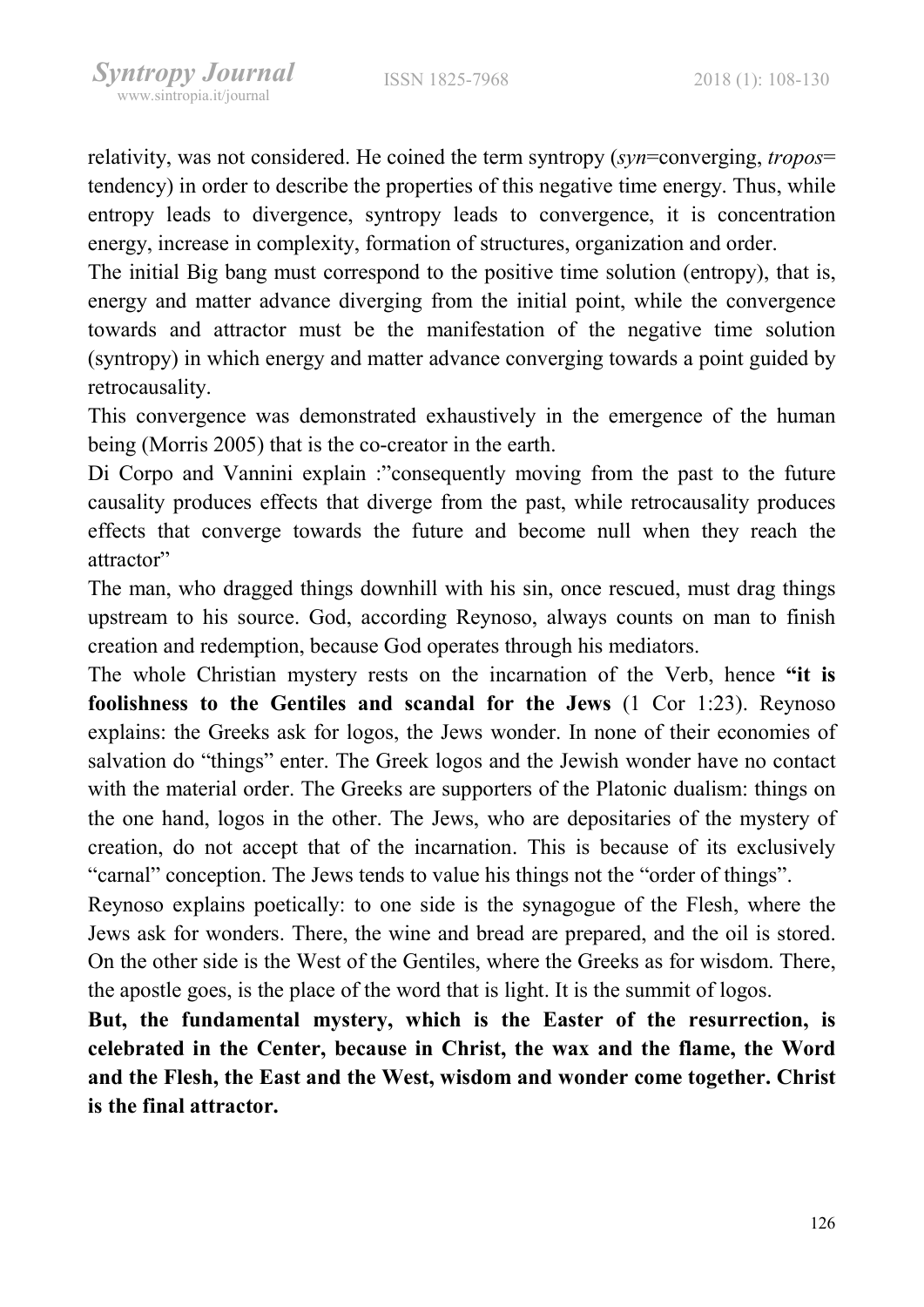Teilhard de Chardin in his book The Divine Medium explains "The Kingdom of God is within ourselves. When Christ appears above the clouds, he will only manifest a metamorphosis slowly realized, under his influence, at the heart of the human mass. Let us apply ourselves, then, to accelerate his coming to better understand the process by which the Holy Presence is born and developed in us".

However, he clarifies "We keep saying that we watch in expectation of the Lord. But really, if we want to be honest, we have to confess that we do not wait any longer." For that reason, "You have to rekindle the flame at any price. At all costs we must renew in ourselves the desire and hope of the great Advent."

And he adds "The Lord Jesus will not come quickly unless we expect it a lot. What will set off the Parousia in an accumulation of desires." I think that in 10 or 20 years, who seeks to build a better world, more fraternal, more supportive, a world of freedom and love will be fervently praying for the return of Jesus as our brother and King.

Lost in the enormous amount of information and artificial needs created in today's world, we do not observe the call of Jesus at the end of the Apocalypse (Rev 22:17) "Those who are thirsty com, whoever wants to have free water of life". However, it is clear, we must choose between the Babylon or the New Jerusalem described in chapter 21 of the Apocalypse: the new Jerusalem that descends from heaven, which is the dwelling place of God among men, they will be his people and He will be with them.

### References

- Adhikari, S .; Ivins, ER 2016. Climate-driven polar motion 2003-2015. Science Advances, 2, (4). doi: 10.1126.
- Bailie, G. 2005. Violence unveiled: Humanity at the crossroad. Crossroad Pub. Cia. NY.
- Ball Bryan, W. 2015. The Origins of Genesis Reconsidered in Ball and Melver (eds) "Grounds for Assurance and Hop: Selected Biblical and Historical Writings of Bryan W. Ball" Academic Press Australia.
- Blum, W. United States bombings of other countries. America's 'bombing list'. https://williamblum.org/chpters/rogue-state/united-states-bombings-of-othercountries .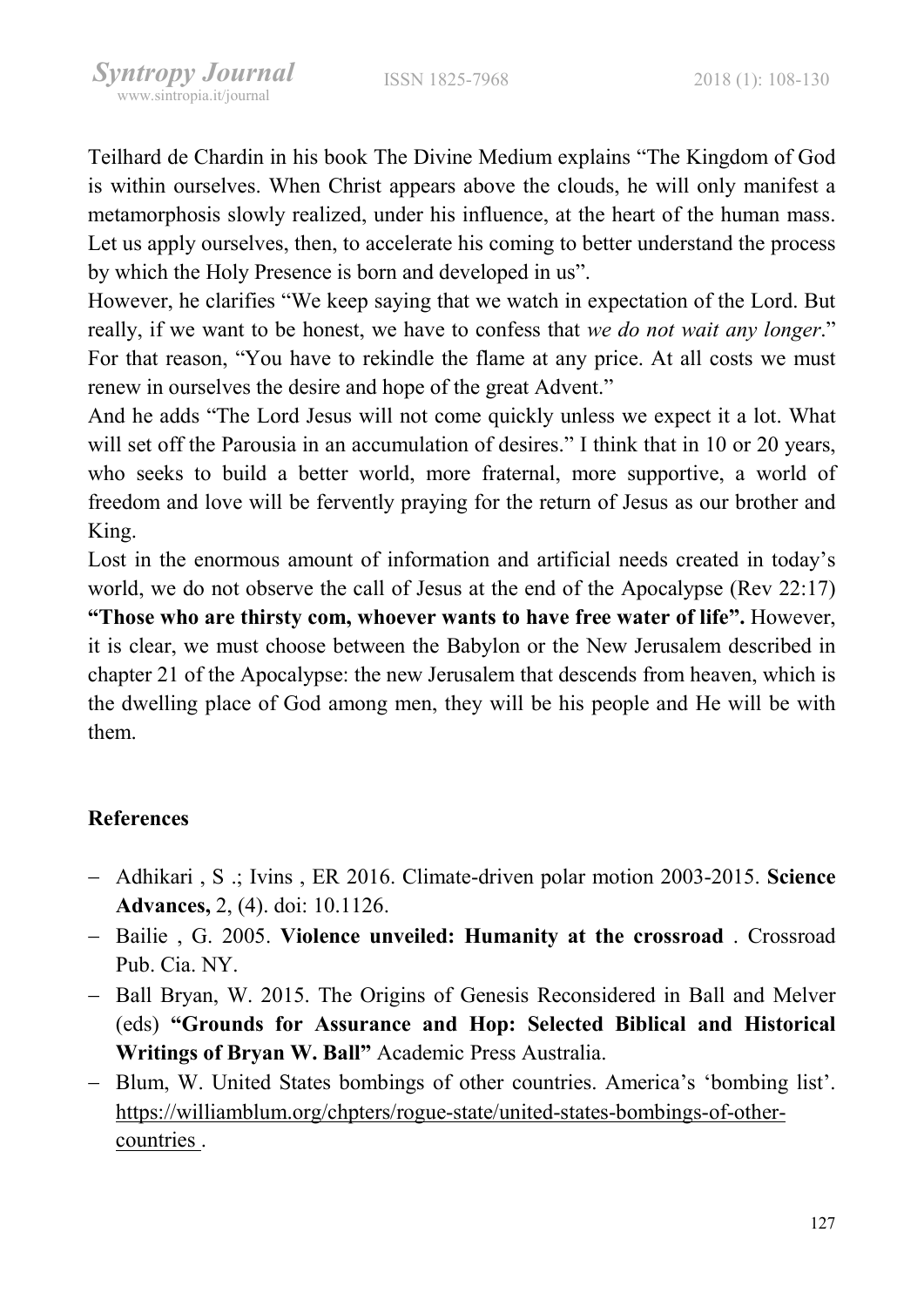- Borg, MJ 1995. Jesus and politics in contemporary scholarship. HTS 51 (4) 962-995.
- Bruno, CR 2010. Jesus is our Jubilee ... But How? The ot Background and Lukan Fulfillment of the Ethics of Jubilee. JETS 53, 81-101.
- de Chardin T. 1964. The Divine Medium. Taurus 3rd ed. Madrid.
- $-$  de Chardin, T. 1965. The activation of energy . Taurus Madrid. Which are the main features of the current political system of the Russian Federation? Real Instituto Elcano, international and strategic studies, 02/09/2018)
- DeRemer, F. 2014. Structure, toledoths, and sources of Genesis. **J. of Creat** . 28 (1) 50-58 Die Presse 14-15 II, 1981, p. 5.
- Di Corpo U., Vannini A. 2012, "Syntropy, Cosmology and Life" Syntropy (1) 90-103
- Dufort, J. Mondialisation.ca. On March 7, 2016.
- Engelhardt, T. 2018. The American Empire Project. On July 9, 2018.
- Frankl, V. 1981. The ignored presence of God. Psychotherapy and Religion. Herder, Barcelona.
- Frankl, V. 1983. Arguments in favor of a tragic optimism. Conference 3rd World Congress of Logotherapy. Univ. Of Regensburg, Germany.
- Friedman M. S. 2002, Martin Buber: The Life of Dialogue, 4 ed. Roudledge, London
- Girard, R. 2008. A violência e o sacred . Univ. Estadual Paulista, Paz e Terra. 3ed. SP.
- Hamblin, DJ 1987. Has the Garden of Eden been located at last? Smithsonian Magazine, v.18, n.2
- Haya V. 2018 "La complacencia de Dios en hebreo y arameo" Religión Digital 04/11.
- Haya V. 2018 "? Como seremos bautizado en fuego? Religión Digital 28/10.
- Horsley , RA 2018. Paulo e o Império. Religião e poder na sociedade imperial Romana. Paulus , 2nd ed. São Paulo.
- Howard-Brook, W; Gwyther, A. 2003. Desmascarando o Imperialismo. Interpretação do Apocalipse Ontem e Hoje. Paulus, SP.
- Hudson, 2018. The History of Debt Cancellation and Jesus's Economic Justice Activim . Counter Punch .
- Hudson. 2017. https://mikchael-hudson.com/2017/01/the-land-belongs-to-God/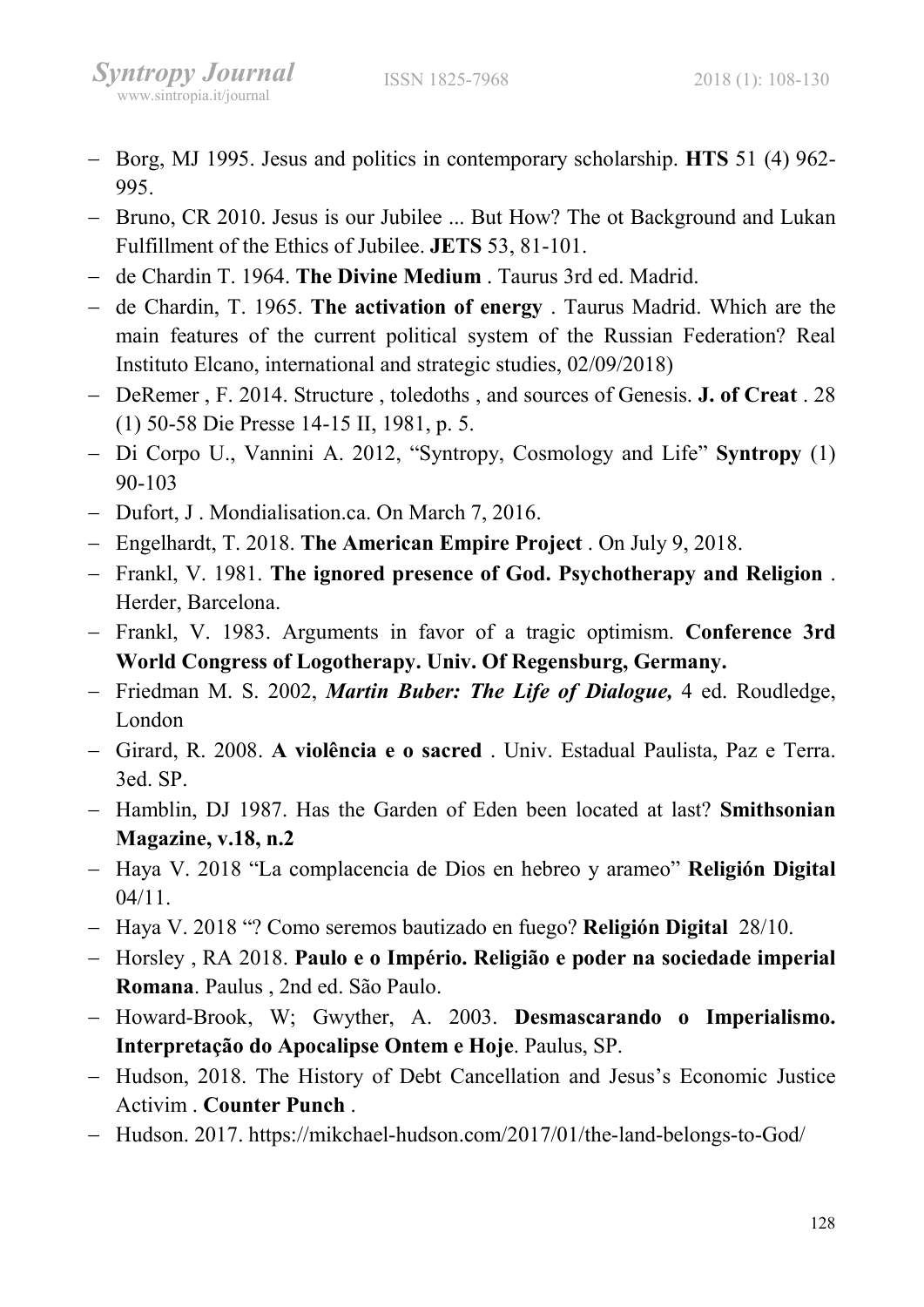- Jablonka, E .; Lamb, MJ 2008. Sel inheritance: challenging the modern synthesis. Genetics and Molecular Biology 31, 389-395
- John Paul II 1994. Tertio millennio adveniente . No. 51 St. Paul. Madrid.
- Justo, M. 2009. China: Communism, capitalism or empire? BBC World . On September 30, 2009.
- Leipoldt J., Grundmann, W. 1973. The world of the New Testament . Ed. Christianity . Madrid.
- Lenski, GE 1966. Power and privilege: a theory of social stratification. McGraw Hill, New York.
- Mailer, N. 2003. USA: the Roman Empire the 21st century. The Country. Spain. On March 3, 2003.
- Mendonça, JT 2018. Elogio da sede .Paulinas , São Paulo.
- Merton, T. 1996. The silent life. The Noonday Press, NY.
- MIlosevich-Juaristi, M. 2018. What are the main characteristics of the current political system of the Russian Federation? Real Instituto Elcano, International and Strategic Studies. On February 9, 2018.
- Morris, S. C. 2005, Life's solution. Inevitable Humans in a lonely Universe. Cambridge Univ. Press, first paper back ed.,USA
- Navas, JMB https://www.tendencias21.net/La-actual-crisis-del-ser-no-preludianecvesariamente -a catastrophe.
- Ortega y Gasset, J. 2004. Obras completas, vol 1, ed. Taurus Ortega y Gasset Foundation, Madrid.
- Parodi, C. Can a new financial crisis occur? Management. On June 22, 2018.
- Paulin, BK 2013. Catholic eschatology and Evolutionism. Prajñã Vihãra 14, 124-157.
- Petitfils, JC 2015. Jesus a Biography. Benvrá. São Paulo.
- Pierre-Louis, K. 2018. Antarctica is Melting Three Times as Fast as Decade Aug. The New York Times. On June 14, 2018.
- Piña, MC 2011. Earthquake of Japan changed in axis of the Earth and shortened the days. The voices of the world. On March 17, 2011.
- Ratzinger, J. 2007. Jesus de Nazaré. Ed. Planet of Brazil, SP.
- Raviart, M. Jesus a peripheral man and Catholics have to embrace the peripheries. Vatican News.